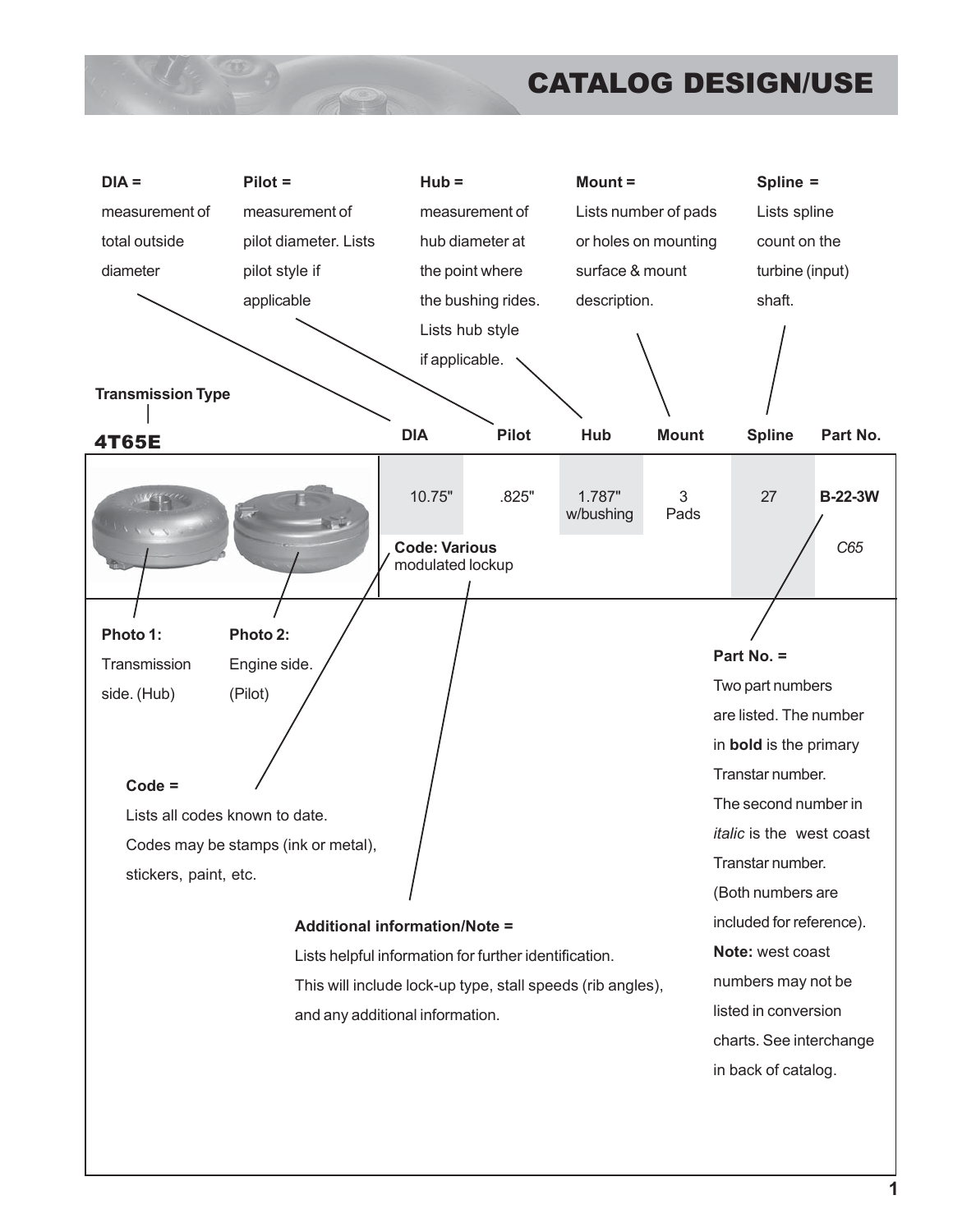### GENERAL NOTES FROM TECHNICAL SERVICES DEPARTMENT

GM torque converters basically are arranged according to the table of contents. Import applications used in GM vehicles are toward the end of the section.

Converters using a specific GM code may be listed in the master conversion chart which appears at the beginning of the section.

The following criteria should be used to determine the proper converter from the conversion chart:

- **1: FWD** 125C, 4T40E, 4T60/E, 4T65E
	- **RWD** 200C, 2004R, 350C, 700R4, 4L60E/65E

#### **2. Converter diameter** -

- A. 245mm 10 1/4"
- B. 258mm 10 3/4"
- C. 298mm 12"
- D. 310mm 12 1/2"

#### **3. Piston lining type** -

- A. Paper (On/Off)
- B. Carbon fiber ( PWM type I )
- C. Woven graphite ( PWM type II )

(The correct piston lining must be used or apply problems/failure will occur. Computer strategy II requires a woven graphite lining due to almost continuous slippage in lock-up mode. Use the GM code or a scanner to determine strategy II systems).

#### **4. Stall speed** - RPM

- **5. Transtar number** code/size
	- A. B-21 (245mm FWD)
	- B. B-22 (258mm FWD)
	- C. B-24 (245mm RWD)
	- D. B-15/20 (298mm 27/30 spline)
	- E. B-29 (298mm 30 spline)
	- F. B-85 (310mm split bell)

#### **6. GM code charts** - 245/258mm 298/310mm

The GM code chart can be used to determine the Transtar part number for a non-listed GM code.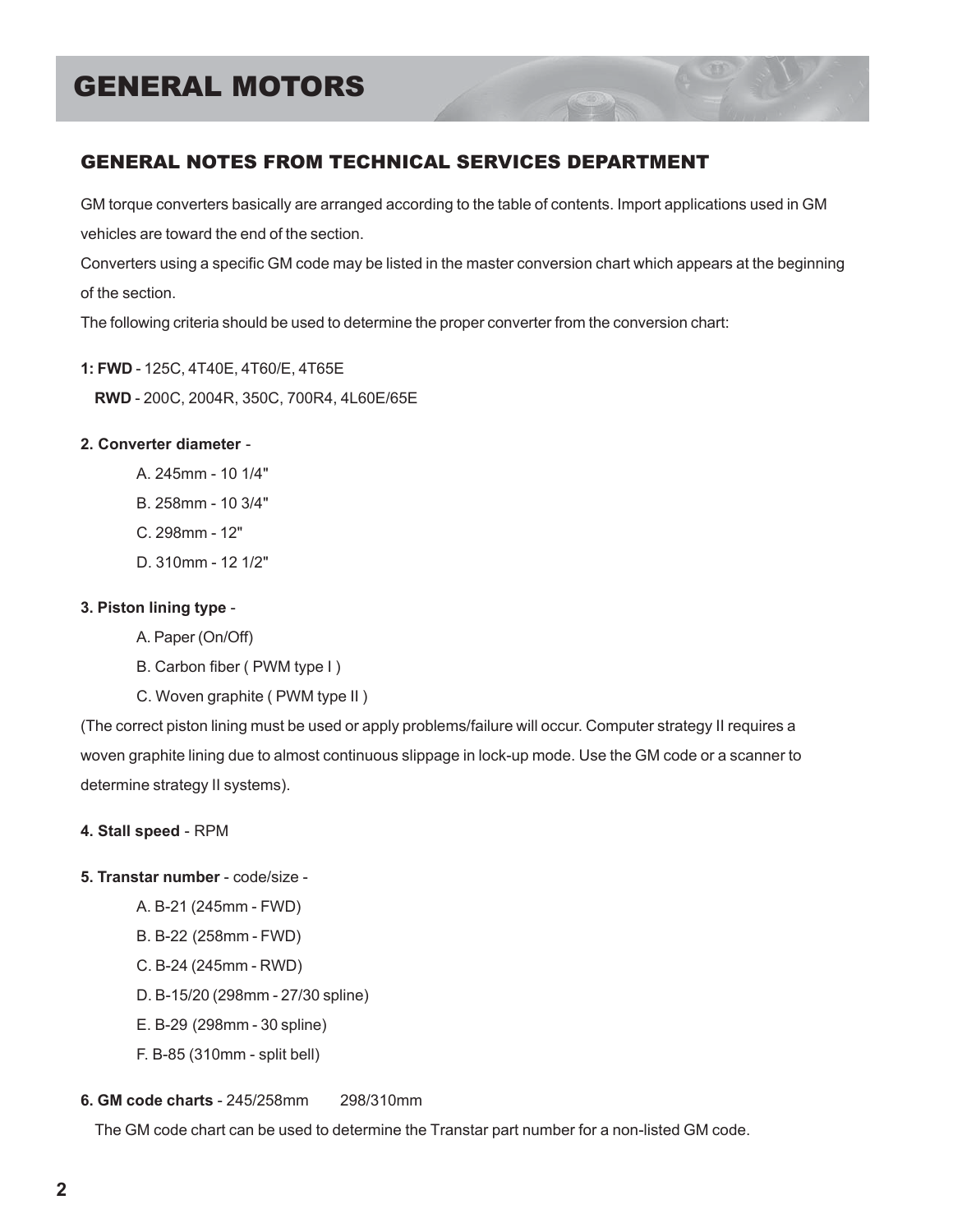#### CONVERTER TYPE INDENTIFICATION



#### LOW STALL LOW/MEDIUM STALL MEDIUM/HIGH STALL HIGH STALL





| <b>SERIES INDENTIFICATION</b> |                                           |                                                                                                                       |                     |             |       |                              |  |
|-------------------------------|-------------------------------------------|-----------------------------------------------------------------------------------------------------------------------|---------------------|-------------|-------|------------------------------|--|
|                               | 10.25"<br>245mm                           | .825"                                                                                                                 | 1.787"<br>w/bushing | 3<br>Pads   | 27    | $B-21$<br><b>SERIES</b>      |  |
|                               | <b>Code: Various</b>                      | Note: Viscous models have wider pads.<br>Applies to 125C, 4T40E, 4T60/E, 4T65E (some).                                |                     |             |       |                              |  |
|                               | 10.75"<br>258mm                           | .825"                                                                                                                 | 1.787"<br>w/bushing | 3<br>Pads   | 27    | $B-22$<br><b>SERIES</b>      |  |
|                               | <b>Code: Various</b><br>Applies to 4T65E. |                                                                                                                       |                     |             |       |                              |  |
|                               | 10.25"<br>245mm                           | .825"                                                                                                                 | 1.748"<br>w/slot    | 3<br>Pads   | 27    | $B-24$<br><b>SERIES</b>      |  |
|                               | <b>Code: Various</b>                      | Applies to 200C, 4L60, 4L60E                                                                                          |                     |             |       |                              |  |
|                               | 12.00"<br>298mm                           | 1.704"                                                                                                                | 1.748"<br>Slot      | 3/6<br>Pads | 27/30 | B-15/30<br><b>SERIES</b>     |  |
|                               | <b>Code: Various</b>                      | B15/19/23 - Applies to 200C, 2004R, 3254L, 700R4<br>B16/20 - Applies to 250C, 350C<br>B29/30 - Applies to 4L60, 4L60E |                     |             |       |                              |  |
|                               | 12.50"<br>310mm                           | 1.704"                                                                                                                | 1.748"<br>Slot      | 3<br>Pads   | 30    | <b>B-85</b><br><b>SERIES</b> |  |
|                               | <b>Code: Various</b>                      | Applies to 4L60E, 4L65E                                                                                               |                     |             |       |                              |  |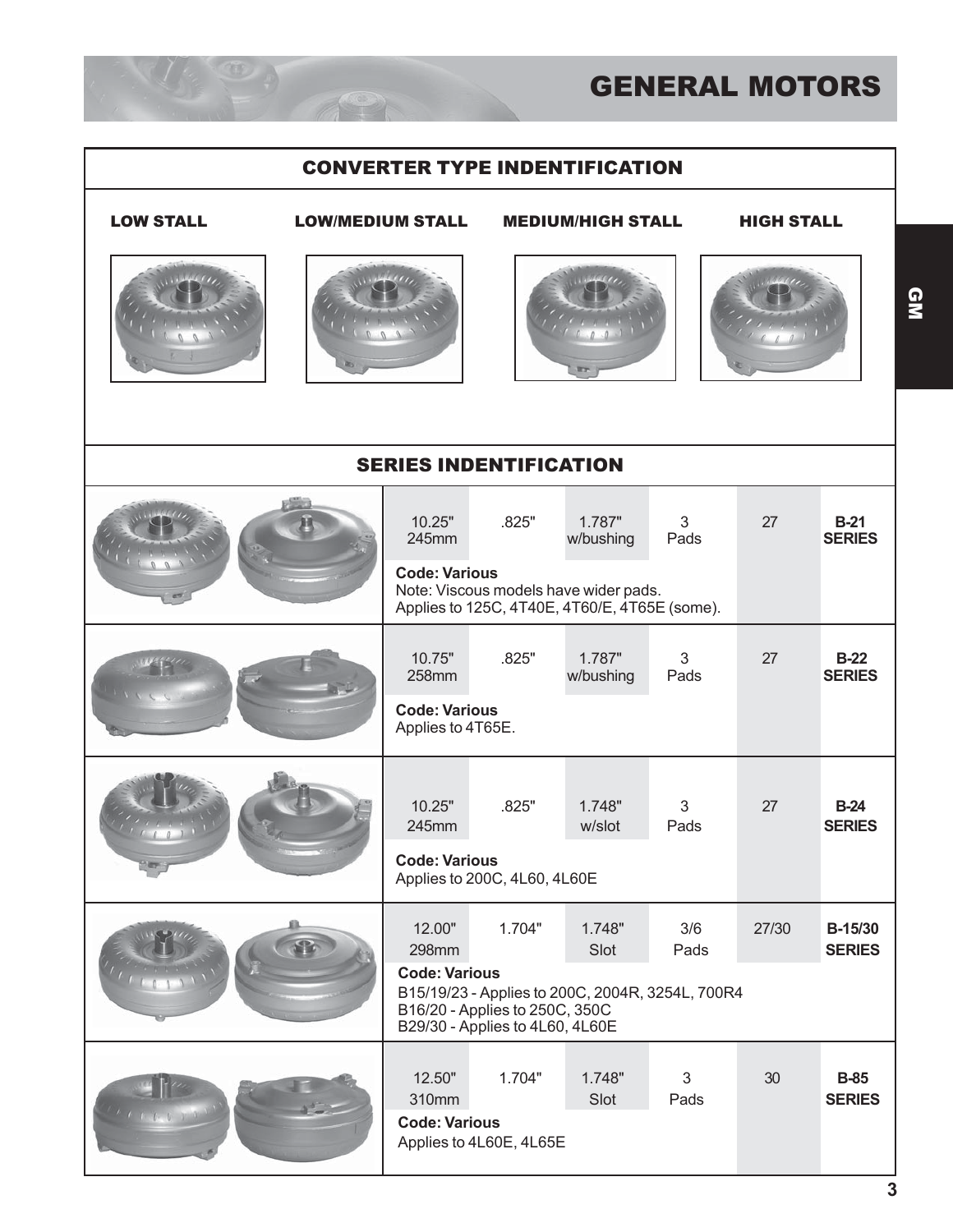#### **245mm/258mm TC Identification Codes for 125C, 200C, 180C, 4L30E, 4T40E, 4T60/E, 4T65E, 700R4, 4L60E.**

| <b>1st Digit</b><br>Trans type                                                                                                                                                                                                         | 2nd Digit                                                               | K-factor (stall)                                                                                                                                                                                                                                                                  | 3rd Digit<br>Damper style                                                                                                                                                                                                                                                                                                                                                                                                                                                                                                        |                                                                                                |                                                                                                                                                      | <b>4th Digit</b><br>Bolt circle                                                                                                                                                         |  |                                                                                                                                                                                                                                                                                                                                                                                                                         |                                                                                                                                                                                               |
|----------------------------------------------------------------------------------------------------------------------------------------------------------------------------------------------------------------------------------------|-------------------------------------------------------------------------|-----------------------------------------------------------------------------------------------------------------------------------------------------------------------------------------------------------------------------------------------------------------------------------|----------------------------------------------------------------------------------------------------------------------------------------------------------------------------------------------------------------------------------------------------------------------------------------------------------------------------------------------------------------------------------------------------------------------------------------------------------------------------------------------------------------------------------|------------------------------------------------------------------------------------------------|------------------------------------------------------------------------------------------------------------------------------------------------------|-----------------------------------------------------------------------------------------------------------------------------------------------------------------------------------------|--|-------------------------------------------------------------------------------------------------------------------------------------------------------------------------------------------------------------------------------------------------------------------------------------------------------------------------------------------------------------------------------------------------------------------------|-----------------------------------------------------------------------------------------------------------------------------------------------------------------------------------------------|
| <b>F=</b> Front wheel Drive<br>125C & 440-T4<br>B-21 Family<br><b>J=</b> Front wheel Drive<br>4T65E<br>B-22 Family<br>S=THM180/180C<br>(Straussburg)<br>B-17 & B-25 Family<br><b>H=Rear Wheel Drive</b><br>200C & 700R4<br>B-24 Family | S=<br>T=                                                                | $A = 240$ 2795<br><b>B</b> = 220 2560<br>$C = 205$ 2385<br>$D = 1802095$<br>$E = 160$ 1865<br>$F = 148$ 1720<br>$G = 140$ 1630<br>H= 130 1515<br>$J = 1772060$<br>K= 237 2760<br>$L = 163$ 1895<br>$M = 131$ 1525<br>P= 240 2795<br>1865<br>1630<br>$Y = 122$ 1420<br>Z= 203 2375 | $0 = No$ clutch<br>$1 = 120#$<br>$2 = 170#$<br>$3=$<br>4= 215# Heavy Duty<br>$5 = 215#$ RTC<br>6= $170#$ H/D<br>7= 215# RTC-H/D<br>8= Viscous Clutch<br>9= 240# 4 Lobe 10 Degree<br>$A = 215#$<br>B= 215# Co-Axial RTC<br>C= Carbon Filled or 170#<br>D= Paper Clutch<br>E= Carbon Filled<br>F= Woven Graphite<br>H= Carbon Filled<br>K= Carbon Filled<br>L= Paper Clutch<br>M= Paper Clutch (Luk)<br>P= Carbon Filled<br>Q= Woven Graphite<br>R= 140# RTC Paper Clutch<br>V= Woven Graphite<br>Y= Woven Graphite<br><b>JZFM</b> |                                                                                                | A=FWD<br><b>B= FWD</b>                                                                                                                               | C= FWD<br>$D = RWD$<br>E= RWD<br><b>F= RWD</b><br>G= RWD<br><b>H= RWD</b><br>J= RWD<br>K= RWD<br><b>M=FWD</b><br>N= RWD<br><b>P= RWD</b><br><b>S= RWD</b><br>T= RWD<br>U= RWD<br>X= RWD |  | Opel<br>237mm 125C & 440T4<br>Viscous Cadillac<br>247.65mm L/U<br>237mm N L/U 180C<br>237mm L/U 180C<br>247.65mm L/U 180C<br>247.65mm N L/U 180C<br>247.65mm L/U 180C<br>237mm L/U 180C<br>247.65mm L/U 4T65E<br>237mm N L/U 180C<br>237mm L/U 180C<br>237mm L/U 180C<br>1.254 Pilot<br>247.65 L/U 180C<br>208mm L/U 180C<br>237mm L/U 180C<br><b>Z= RWD</b> 247.65mm L/U 180C<br>= 4T65E, 2375, Woven, 247 Bolt circle |                                                                                                                                                                                               |
|                                                                                                                                                                                                                                        |                                                                         |                                                                                                                                                                                                                                                                                   |                                                                                                                                                                                                                                                                                                                                                                                                                                                                                                                                  | <b>TRANSTAR MASTER CONVERSION CHART</b>                                                        |                                                                                                                                                      |                                                                                                                                                                                         |  |                                                                                                                                                                                                                                                                                                                                                                                                                         |                                                                                                                                                                                               |
| <b>GM 245MM FRONT WHEEL DRIVE</b><br>CONVERTER AND STALL SPEED FWD (125C/4T60/4T60E) - NON/PWM PAPER LINING                                                                                                                            |                                                                         |                                                                                                                                                                                                                                                                                   |                                                                                                                                                                                                                                                                                                                                                                                                                                                                                                                                  |                                                                                                |                                                                                                                                                      |                                                                                                                                                                                         |  |                                                                                                                                                                                                                                                                                                                                                                                                                         |                                                                                                                                                                                               |
| <b>PART</b><br>$B-21-9$<br><b>STALL</b><br>1420                                                                                                                                                                                        | $B-21-1$<br>1525                                                        | $B-21-2$<br>1525<br>viscous                                                                                                                                                                                                                                                       | $B-21-3$<br>1630/1720                                                                                                                                                                                                                                                                                                                                                                                                                                                                                                            | $B-21-4$<br>1865/1895                                                                          | $B-21-5$<br>2060/2095                                                                                                                                | $B-21-6$<br>2375/2385 2560                                                                                                                                                              |  | $B-21-7$                                                                                                                                                                                                                                                                                                                                                                                                                | $B-21-8$<br>2760/2795                                                                                                                                                                         |
| FY <sub>5</sub><br>FY4B<br>FY6B<br>FY7B<br>FY9B<br><b>FYAB</b>                                                                                                                                                                         | FH <sub>5</sub><br>FM4<br>FM <sub>5</sub><br>FM7<br>FM9<br>FM4B<br>FM9B | FM8<br>FM8B<br>FM8C                                                                                                                                                                                                                                                               | FF <sub>6</sub><br>FG <sub>2</sub><br>FG4<br>FG <sub>5</sub><br>FG9B<br>FGAB                                                                                                                                                                                                                                                                                                                                                                                                                                                     | FE <sub>2</sub><br>FE4<br>FE <sub>6</sub><br>FE4B<br>FL4<br>FL6<br>FL4B<br>FL9B<br><b>FLDB</b> | FA9B<br>FD <sub>2</sub><br>FD <sub>2</sub> B<br>FD4B<br>FD6B<br><b>FDAB</b><br>FJ <sub>2</sub><br>FJ2B<br>FJ4B<br>FJ9B<br><b>FJAB</b><br><b>FJBB</b> | FC <sub>1</sub><br>FC <sub>1B</sub><br>FZ1<br>FZ <sub>2</sub><br>FZ3<br>FZ1B<br>FZ2B<br><b>FZBB</b><br><b>FZRB</b>                                                                      |  | FB1<br>FB <sub>2</sub><br>FB <sub>3</sub><br>FB2B<br>FB4B<br><b>FBAB</b>                                                                                                                                                                                                                                                                                                                                                | FA <sub>1</sub><br>FA <sub>2</sub><br>FA <sub>3</sub><br>FA <sub>1</sub> B<br>FA <sub>2</sub> B<br>FA3B<br><b>FAAB</b><br><b>FACB</b><br>FK1<br>FK <sub>2</sub><br>FK3<br>FK1B<br><b>FKBB</b> |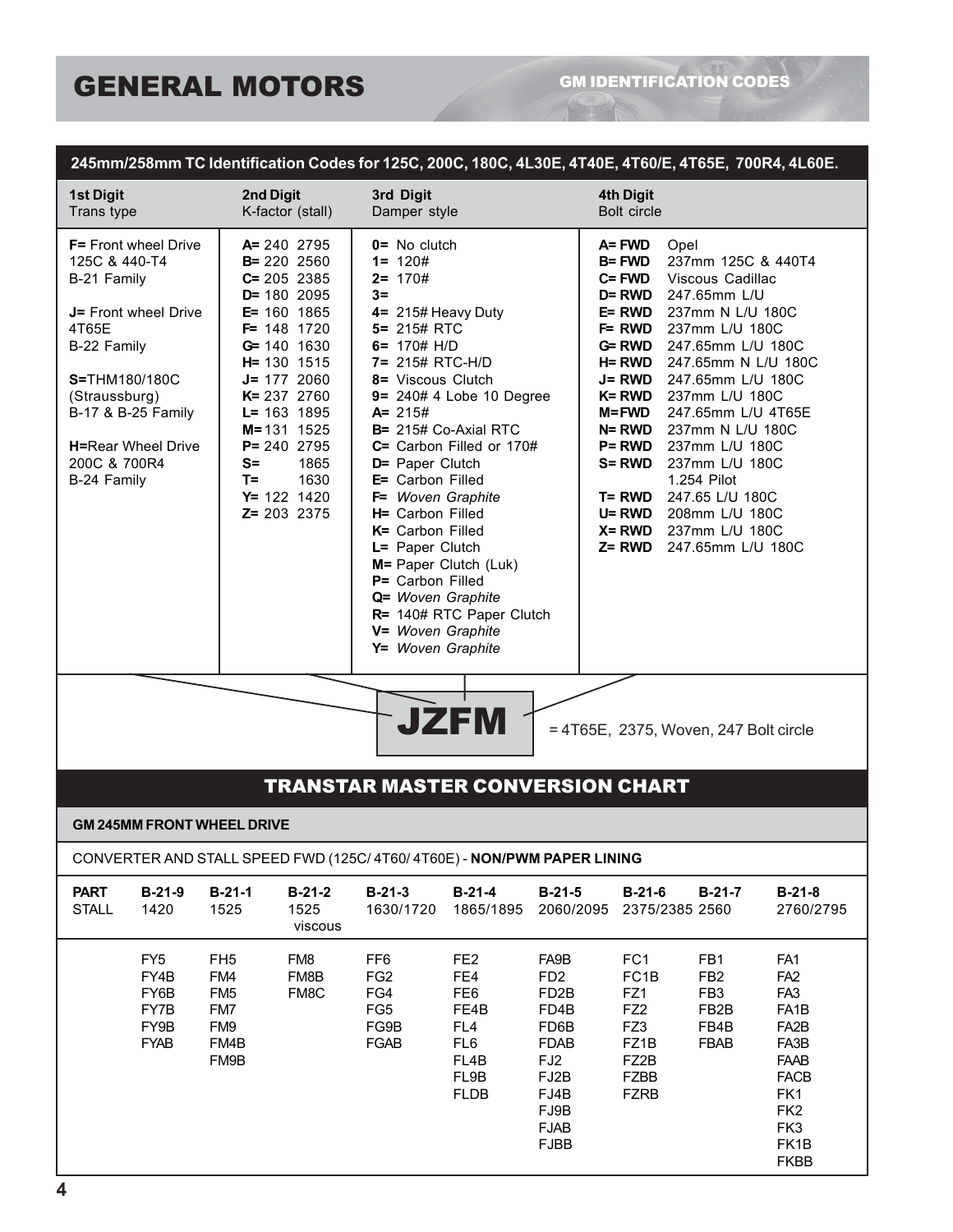

|                             |                                  | <b>GM 245MM FRONT WHEEL DRIVE (continued)</b>                                 |                             |                             |                             |                                           |                                           |                                                                        |                             |
|-----------------------------|----------------------------------|-------------------------------------------------------------------------------|-----------------------------|-----------------------------|-----------------------------|-------------------------------------------|-------------------------------------------|------------------------------------------------------------------------|-----------------------------|
|                             |                                  | CONVERTER AND STALL SPEED FWD (4T40E-4T60E-4T65E) - PWM CARBON FIBER LINING   |                             |                             |                             |                                           |                                           |                                                                        |                             |
| <b>PART</b><br><b>STALL</b> | B-21-9P B-21-1P<br>1420          | 1525                                                                          |                             | <b>B-21-3P</b><br>1630/1720 | $B-21-4P$                   | <b>B-21-5P</b>                            |                                           | <b>B-21-6P</b><br><b>B-21-7P</b><br>1865/1895 2060/2095 2375/2385 2560 | $B-21-8P$<br>2760/2795      |
|                             | <b>FYHB</b>                      |                                                                               |                             | <b>FGHB</b><br><b>FGKB</b>  | <b>FLHB</b>                 | <b>FDHB</b><br><b>FDKB</b><br><b>FJHB</b> | <b>FZCB</b><br><b>FZEB</b><br><b>FZPB</b> |                                                                        |                             |
|                             |                                  | CONVERTER AND STALL SPEED FWD (4T40E-4T60E-4T65E) - PWM WOVEN GRAPHITE LINING |                             |                             |                             |                                           |                                           |                                                                        |                             |
| <b>PART</b><br><b>STALL</b> | B-21-9W B-21-1W<br>1420          | 1525                                                                          |                             | <b>B-21-3W</b><br>1630/1720 | <b>B-21-4W</b>              | <b>B-21-5W</b>                            |                                           | B-21-6W B-21-7W<br>1865/1895 2060/2095 2375/2385 2560                  | <b>B-21-8W</b><br>2760/2795 |
|                             |                                  |                                                                               |                             |                             | <b>FLQB</b>                 | <b>FDQB</b>                               | <b>FZFB</b>                               | <b>FBFB</b>                                                            |                             |
|                             |                                  | GM 258 MM - 4T65E - FRONT WHEEL DRIVE                                         |                             |                             |                             |                                           |                                           |                                                                        |                             |
|                             |                                  | CONVERTER AND STALL SPEED FWD (4T65E) - PWM WOVEN GRAPHITE LINING             |                             |                             |                             |                                           |                                           |                                                                        |                             |
|                             |                                  | B-22-9W B-22-1W                                                               |                             | <b>B-22-3W</b>              | <b>B-22-4W</b>              | <b>B-22-5W</b>                            | 1865/1895 2060/2095 2375/2385 2560        | <b>B-22-6W</b><br><b>B-22-7W</b>                                       | <b>B-22-8W</b><br>2760/2795 |
| <b>PART</b><br><b>STALL</b> | 1420                             | 1525                                                                          |                             | 1630/1720                   |                             |                                           |                                           |                                                                        |                             |
|                             |                                  |                                                                               | <b>JTFM</b>                 |                             | <b>JSFM</b><br><b>JZFM</b>  | <b>JXFM</b>                               |                                           |                                                                        |                             |
|                             | <b>GM 245MM REAR WHEEL DRIVE</b> |                                                                               |                             |                             |                             |                                           |                                           |                                                                        |                             |
|                             |                                  | CONVERTER AND STALL SPEED RWD (200C-700R4-4L60E) - NON/PWM PAPER LINING       |                             |                             |                             |                                           |                                           |                                                                        |                             |
| <b>PART</b><br><b>STALL</b> | $B-24-9$<br>1420                 | $B-24-1$<br>1525                                                              | $B-24-3$<br>1630/1720       | $B-24-4$                    | 1865/1895                   | $B-24-5$<br>2060/2095                     | $B-24-6$<br>2375/2385                     | $B-24-7$<br>2560                                                       | $B-24-8$<br>2760/2795       |
|                             | HY9D                             |                                                                               |                             | HE9D<br>HL9D                |                             | HD <sub>2</sub><br>HJAD<br>HJ2            | <b>HZAD</b><br>HZ <sub>2</sub>            | HB <sub>1</sub><br>HB <sub>2</sub>                                     | HA <sub>1</sub><br>HK1      |
|                             |                                  | CONVERTER AND STALL SPEED RWD (4L60E) - PWM CARBON FIBER LINING               |                             |                             |                             |                                           |                                           |                                                                        |                             |
| <b>PART</b><br><b>STALL</b> | <b>B-24-9P</b><br>1420           | $B-24-1P$<br>1525                                                             | $B-24-3P$<br>1630/1720      |                             | $B-24-4P$<br>1865/1895      | $B-24-5P$<br>2060/2095                    | <b>B-24-6P</b><br>2375/2385               | <b>B-24-7P</b><br>2560                                                 | <b>B-24-8P</b><br>2760/2795 |
|                             | <b>HYHD</b>                      |                                                                               |                             | <b>HEHD</b><br><b>HLHD</b>  |                             | <b>HJHD</b>                               | <b>HZHD</b>                               | <b>HBCD</b><br><b>HBHD</b>                                             |                             |
|                             |                                  | CONVERTER AND STALL SPEED RWD (4L60E) - PWM WOVEN GRAPHITE LINING             |                             |                             |                             |                                           |                                           |                                                                        |                             |
| <b>PART</b><br><b>STALL</b> | <b>B-24-9W</b><br>1420           | <b>B-24-1W</b><br>1525                                                        | <b>B-24-3W</b><br>1630/1720 |                             | <b>B-24-4W</b><br>1865/1895 | <b>B-24-5W</b><br>2060/2095               | <b>B-24-6W</b><br>2375/2385               | <b>B-24-7W</b><br>2560                                                 | <b>B-24-8W</b><br>2760/2795 |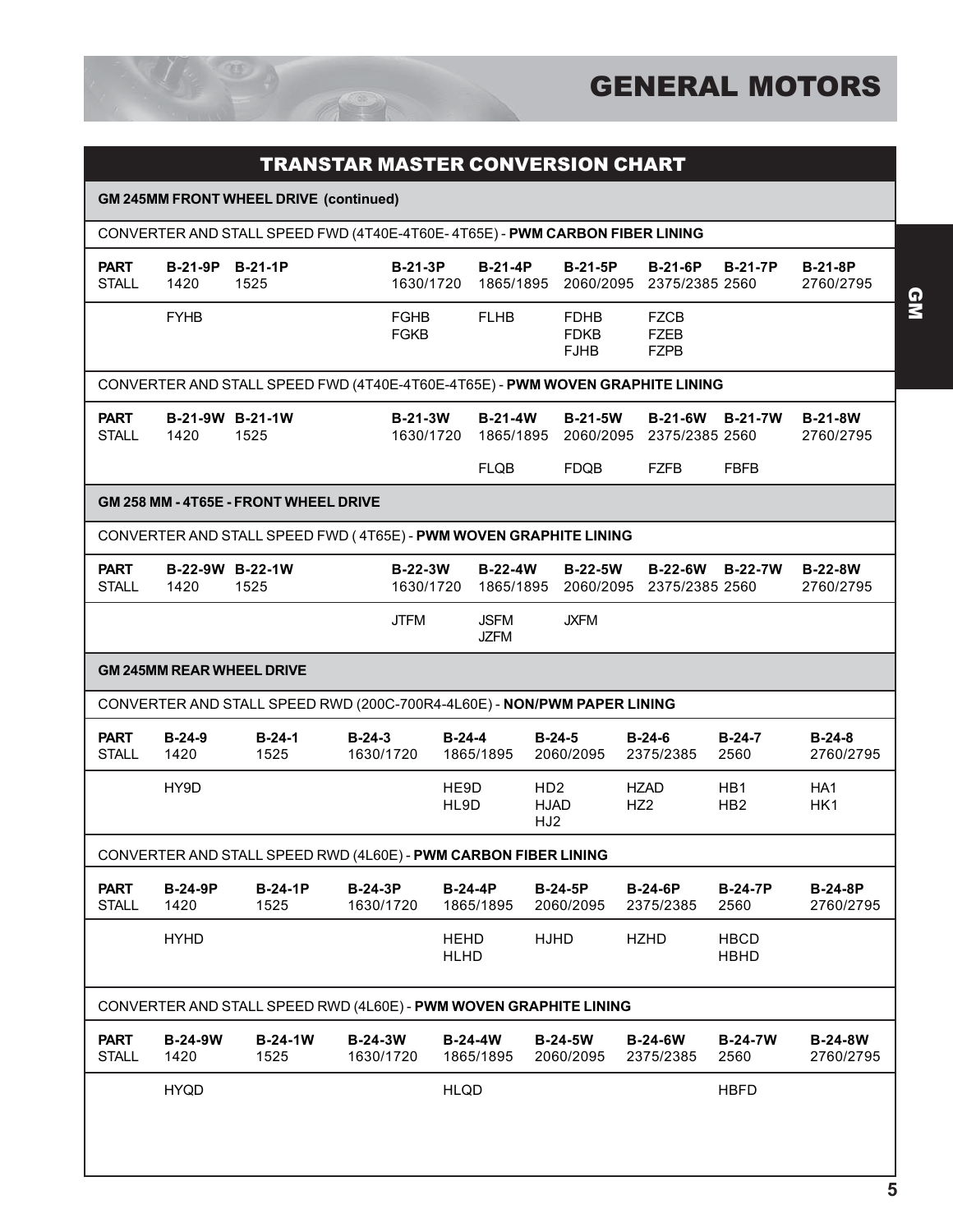### GM IDENTIFICATION CODES

ACON

|                                                                                                                                                   |                                                                                                                                                                                                  |                                                                                                                                                                                                                                                                                                                                                                                                                                                            |                                                                                                                                                                         |                                                                                                                  | 298mm/310mm Torque Converter Identification Codes for 200C, 250C, 350C, 2004R, 325-4L, 700R4, 4L60E. |  |  |  |
|---------------------------------------------------------------------------------------------------------------------------------------------------|--------------------------------------------------------------------------------------------------------------------------------------------------------------------------------------------------|------------------------------------------------------------------------------------------------------------------------------------------------------------------------------------------------------------------------------------------------------------------------------------------------------------------------------------------------------------------------------------------------------------------------------------------------------------|-------------------------------------------------------------------------------------------------------------------------------------------------------------------------|------------------------------------------------------------------------------------------------------------------|------------------------------------------------------------------------------------------------------|--|--|--|
| <b>1st Digit</b><br>Application                                                                                                                   | 2nd Digit<br>Stall                                                                                                                                                                               | 3rd Digit<br>Clutch Damper style                                                                                                                                                                                                                                                                                                                                                                                                                           |                                                                                                                                                                         | 4th Digit<br>Cover                                                                                               |                                                                                                      |  |  |  |
| <b>B= 250C &amp; 350C</b><br>B-16 Family<br>$C = 200C, 2004R$<br>Pre 185 700R4<br>325-4L<br>B-15 Family<br>$D = 1985$ -Up<br>700R4<br>B-29 Family | $B = 2025$<br>$C = 2075$<br>(Brazed impellar)<br>$E = 1654$<br>$F = 1611$<br>$G = 1397$<br>$H = 1397$<br>(Brazed impellar)<br>$K = 1211$<br>(Brazed impellar)<br>$L = 1654$<br>(Brazed impellar) | $1 = 300#$ step rate<br>$2 = 240#$ step rate<br>3= 290# poppet valve<br>4= 160# straight rate<br>5= 221# straight rate<br>6= 195# straight rate<br>7= 195# poppet valve<br>$8 = 300#$ step rate<br>$9 = 290#$ poppet valve<br>A= 300# straight rate (pre 96)<br>B= 300# static open RTC<br>$C = 330#$ step rate<br>G= 180# Carbon Filled Clutch<br>H= 110# Carbon Filled Clutch<br>L= 100# Carbon Filled Clutch<br>Z= 225# straight rate - paper<br>clutch | A= 300# Carbon / Woven (96-Up)<br>B= 300# Carbon / Woven (96-Up)<br>$C = 330#$ Carbon / Woven (96-Up)<br>N= 110# Woven Graphite Clutch<br>P= 100# Woven Graphite Clutch | $C = L/U$ , 3 lug gas<br>$D = L/U$ , 3 lug deisel<br>$E = L/U$ , 6 lug<br>$F = L/U$ , 3 lug<br>$G = L/U$ , 3 lug |                                                                                                      |  |  |  |
| DILPE<br>$=$ 4L60/E, 1654, Woven, 3 lug cover                                                                                                     |                                                                                                                                                                                                  |                                                                                                                                                                                                                                                                                                                                                                                                                                                            |                                                                                                                                                                         |                                                                                                                  |                                                                                                      |  |  |  |
| GM 298MM (27 SPLINE) RWD                                                                                                                          |                                                                                                                                                                                                  |                                                                                                                                                                                                                                                                                                                                                                                                                                                            | <b>TRANSTAR MASTER CONVERSION CHART</b>                                                                                                                                 |                                                                                                                  |                                                                                                      |  |  |  |
|                                                                                                                                                   | CONVERTER AND STALL SPEED RWD (200C, 200R4, 325-4L, 700R4)                                                                                                                                       |                                                                                                                                                                                                                                                                                                                                                                                                                                                            |                                                                                                                                                                         |                                                                                                                  |                                                                                                      |  |  |  |
| <b>PART</b><br><b>B-15L</b><br><b>STALL</b><br>1600                                                                                               | $B-15$<br>2000                                                                                                                                                                                   | <b>B-15S</b><br>1400                                                                                                                                                                                                                                                                                                                                                                                                                                       | <b>B-15P</b><br>1600                                                                                                                                                    | $B-19$<br>1400                                                                                                   | $B-23$<br>1400                                                                                       |  |  |  |
|                                                                                                                                                   |                                                                                                                                                                                                  | w/poppet gas                                                                                                                                                                                                                                                                                                                                                                                                                                               | w/poppet gas                                                                                                                                                            | w/poppet diesel                                                                                                  | 6-lug diesel                                                                                         |  |  |  |
| CE4C<br>CF4C                                                                                                                                      | CB4C<br>CB5C                                                                                                                                                                                     | CG3C                                                                                                                                                                                                                                                                                                                                                                                                                                                       | CE3C<br>CF9C                                                                                                                                                            | CG9D<br>CH <sub>9</sub> D                                                                                        | CG5E                                                                                                 |  |  |  |
| GM 298MM (30 SPLINE) RWD                                                                                                                          |                                                                                                                                                                                                  |                                                                                                                                                                                                                                                                                                                                                                                                                                                            |                                                                                                                                                                         |                                                                                                                  |                                                                                                      |  |  |  |
|                                                                                                                                                   | CONVERTER AND STALL SPEED RWD (250C, 350C)                                                                                                                                                       |                                                                                                                                                                                                                                                                                                                                                                                                                                                            |                                                                                                                                                                         |                                                                                                                  |                                                                                                      |  |  |  |
| <b>PART</b><br><b>B-16S</b><br><b>STALL</b><br>1400                                                                                               | <b>B-16L</b><br>1600                                                                                                                                                                             | $B-16$<br>2000                                                                                                                                                                                                                                                                                                                                                                                                                                             | $B-20$<br>1400 w/poppet diesel                                                                                                                                          |                                                                                                                  |                                                                                                      |  |  |  |
| BG4C<br>BG8D                                                                                                                                      | BE4C<br>BE4D<br>BE8D<br>BE8F<br>BF4C                                                                                                                                                             | BB4C<br>BB4D<br>BB8D<br>BB8F                                                                                                                                                                                                                                                                                                                                                                                                                               | BG9D<br>BH <sub>9</sub> D                                                                                                                                               |                                                                                                                  |                                                                                                      |  |  |  |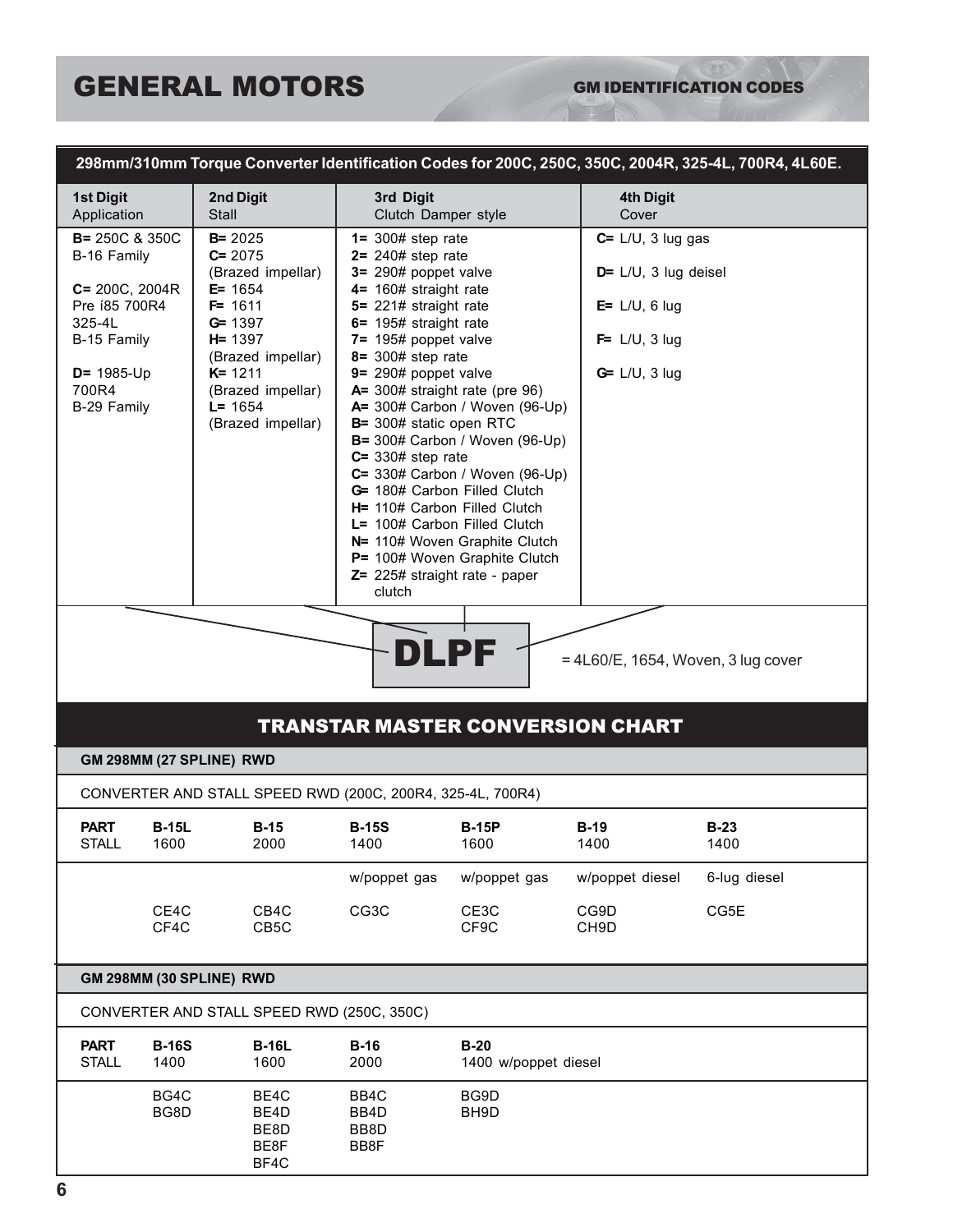

|                             | <b>TRANSTAR MASTER CONVERSION CHART</b>                  |                                                          |                                                                                               |                                            |                |  |  |  |  |  |
|-----------------------------|----------------------------------------------------------|----------------------------------------------------------|-----------------------------------------------------------------------------------------------|--------------------------------------------|----------------|--|--|--|--|--|
|                             | GM 298MM (30 SPLINE) RWD                                 |                                                          |                                                                                               |                                            |                |  |  |  |  |  |
|                             |                                                          |                                                          | CONVERTER AND STALL SPEED RWD (700R4-4L60E - NON/PWM PAPER LINING                             |                                            |                |  |  |  |  |  |
| <b>PART</b><br><b>STALL</b> | $B-29$<br>1211                                           | <b>B-29L</b><br>1400                                     | <b>B-29M</b><br>1600                                                                          | <b>B-29H</b><br>2000                       | $B-30$<br>1211 |  |  |  |  |  |
|                             |                                                          |                                                          |                                                                                               |                                            | 6-lug deisel   |  |  |  |  |  |
|                             | DK5F                                                     | DG5F<br><b>DGAF</b><br><b>DGAG</b>                       | DE5F<br>DE8F<br><b>DEAF</b><br><b>DEBF</b><br>DF <sub>5F</sub><br>DL5F<br>DL8F<br><b>DLAF</b> | DB8F<br><b>DBAF</b><br>DC8F<br><b>DCAF</b> | DK5E           |  |  |  |  |  |
|                             |                                                          |                                                          | CONVERTER AND STALL SPEED RWD (4L60E) - PWM CARBON FIBER LINING                               |                                            |                |  |  |  |  |  |
| <b>PART</b><br><b>STALL</b> | <b>B-29P</b><br>1211                                     | <b>B-29LP</b><br>1400                                    | <b>B-29MP</b><br>1600                                                                         | <b>B-29HP</b><br>2000                      |                |  |  |  |  |  |
|                             | <b>DKAF</b><br><b>DKGF</b><br><b>DKHF</b><br><b>DKLF</b> | <b>DGHF</b><br><b>DGHG</b><br><b>DHHF</b><br><b>DHHG</b> | <b>DELF</b><br><b>DFLF</b><br><b>DLLF</b>                                                     | <b>DBLF</b><br><b>DCLF</b>                 |                |  |  |  |  |  |
|                             |                                                          |                                                          | CONVERTER AND STALL SPEED RWD (4L60E) - PWM WOVEN GRAPHITE LINING                             |                                            |                |  |  |  |  |  |
| <b>PART</b><br><b>STALL</b> | <b>B-29W</b><br>1211                                     | <b>B-29LW</b><br>1400                                    | <b>B-29MW</b><br>1600                                                                         | <b>B-29HW</b><br>2000                      |                |  |  |  |  |  |
|                             | <b>DKNF</b><br><b>DKPF</b>                               | <b>DHPF</b><br><b>DHPG</b>                               | <b>DLNF</b><br><b>DLPF</b>                                                                    | <b>DBNF</b><br><b>DCNF</b>                 |                |  |  |  |  |  |
|                             | <b>GM 310MM (RWD)</b>                                    |                                                          |                                                                                               |                                            |                |  |  |  |  |  |
|                             |                                                          |                                                          | CONVERTER AND STALL SPEED RWD (4L60E) - PWM CARBON FIBER LINING                               |                                            |                |  |  |  |  |  |
| <b>PART</b><br><b>STALL</b> |                                                          | <b>B-85LP</b><br>1400                                    | <b>B-85MP</b><br>1600                                                                         |                                            |                |  |  |  |  |  |
|                             |                                                          | <b>TMAX</b><br><b>TMBX</b>                               | <b>TLBX</b><br><b>TLCX</b>                                                                    |                                            |                |  |  |  |  |  |
|                             |                                                          |                                                          | CONVERTER AND STALL SPEED RWD (4L60E) - PWM WOVEN GRAPHITE LINING                             |                                            |                |  |  |  |  |  |
| <b>PART</b><br><b>STALL</b> |                                                          | <b>B-85LW</b><br>1400                                    | <b>B-85MW</b><br>1600                                                                         |                                            |                |  |  |  |  |  |
|                             |                                                          | <b>TMAX</b><br><b>TMBX</b>                               | <b>TLBX</b><br><b>TLCX</b>                                                                    |                                            |                |  |  |  |  |  |
|                             |                                                          |                                                          | NOTE: GM code may refer to carbon fiber or woven graphite for 310mm converters.               |                                            |                |  |  |  |  |  |

Determine computer strategy to obtain proper converter.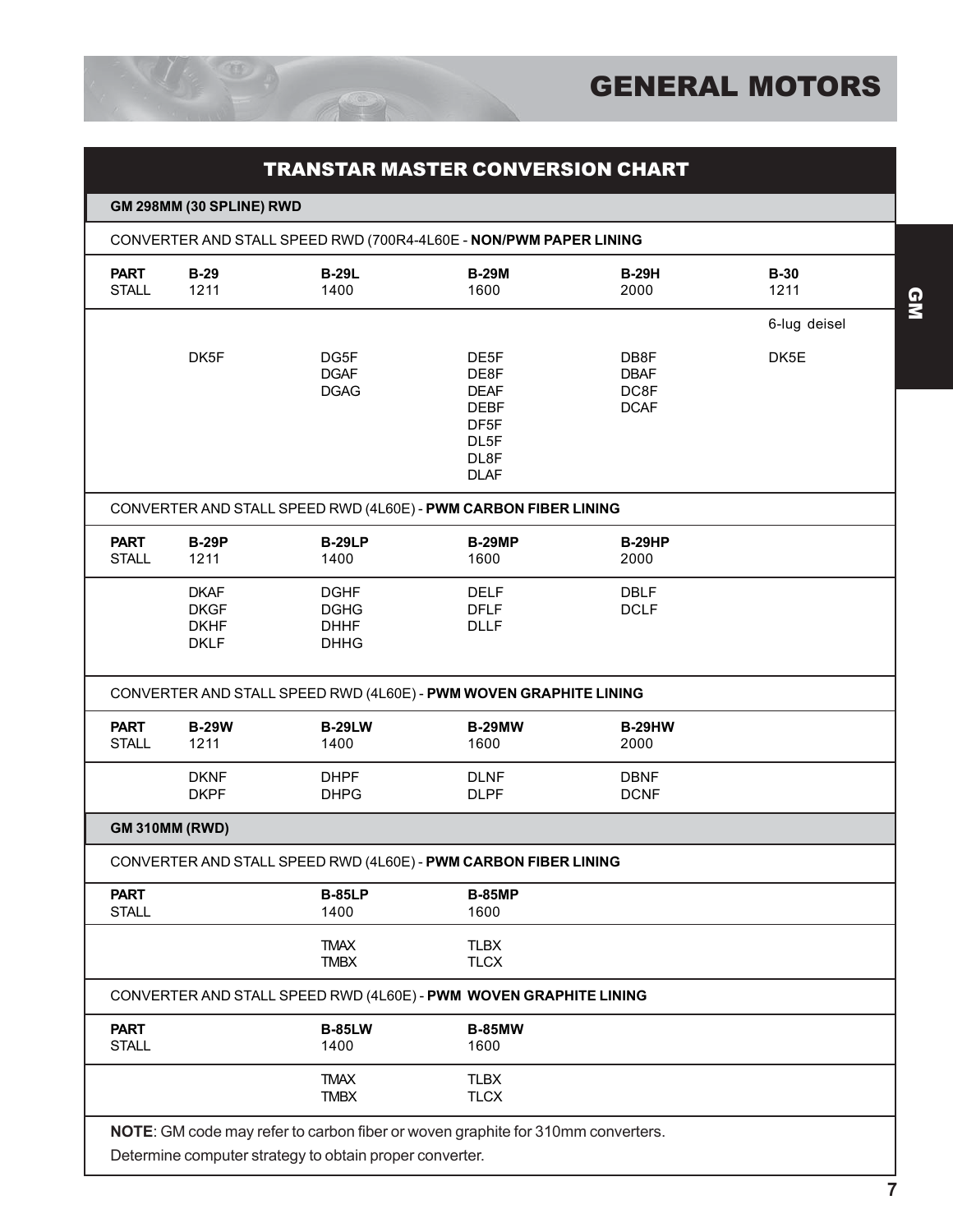|                              | <b>DIA</b>           | <b>Pilot</b>                               | Hub                 | <b>Mount</b>                  | <b>Spline</b> | Part No.                   |
|------------------------------|----------------------|--------------------------------------------|---------------------|-------------------------------|---------------|----------------------------|
| 125 (M34), 3T40 - non lockup |                      |                                            |                     |                               |               |                            |
|                              | 11"                  | .825"                                      | 1.748"<br>w/bushing | $\mathfrak{S}$<br>Pads        | 27            | $B-14$                     |
|                              | Code:                | 1980-81; Non-lockup, hub has inner bushing |                     | C <sub>22</sub>               |               |                            |
|                              | 11"                  | .825"                                      | 1.748"<br>w/bushing | 6<br>Pads                     | 27            | $B-14-6$                   |
|                              | Code:                | 1980-81; Non-lockup, hub has inner bushing |                     |                               |               | C22A                       |
| 125C (MD9), 3T40 - lockup    |                      |                                            |                     |                               |               |                            |
|                              | 10.25"<br>245mm      | .825"                                      | 1.787"<br>w/bushing | 3<br>Pads                     | 27            | $B-21$<br><b>SERIES</b>    |
|                              | <b>Code: Various</b> | Applies to 125C 1982-Up.                   |                     |                               |               | <b>SEE</b><br><b>CHART</b> |
| 180 (MD3), 3L30 - non lockup |                      |                                            |                     |                               |               |                            |
|                              | 9.5"                 | .900/.560"                                 | 1.873"<br>Slot      | 3 Square<br>Pads              | 22            | <b>OP-1</b>                |
| $(1 + 1)$                    | Code:                | 1969-75; Opel, Fiat 1.4L engine            |                     |                               |               | F02                        |
|                              | 9.5"                 | .900/.560"                                 | 1.873"<br>Slot      | 3 Round<br>Pads               | 22            | OP-2                       |
|                              | Code:                |                                            |                     |                               |               |                            |
|                              |                      | 1969-75; Opel, Fiat 1.3L engine            |                     |                               |               | F01                        |
|                              | 10.5"                | .900"                                      | 1.873"<br>Slot      | 3<br><b>Brackets</b>          | 22            | <b>OP-3</b>                |
|                              | Code:                |                                            |                     |                               |               |                            |
|                              |                      | 95/8" Bolt hole circle diameter            |                     |                               |               | C38                        |
|                              | 10"                  | 1.085"                                     | 1.873"<br>Slot      | $\sqrt{3}$<br><b>Brackets</b> | 22            | <b>B-13</b>                |
|                              | Code:                | 1977-79; Chevette, T1000 1.6L              |                     |                               |               | C <sub>19</sub>            |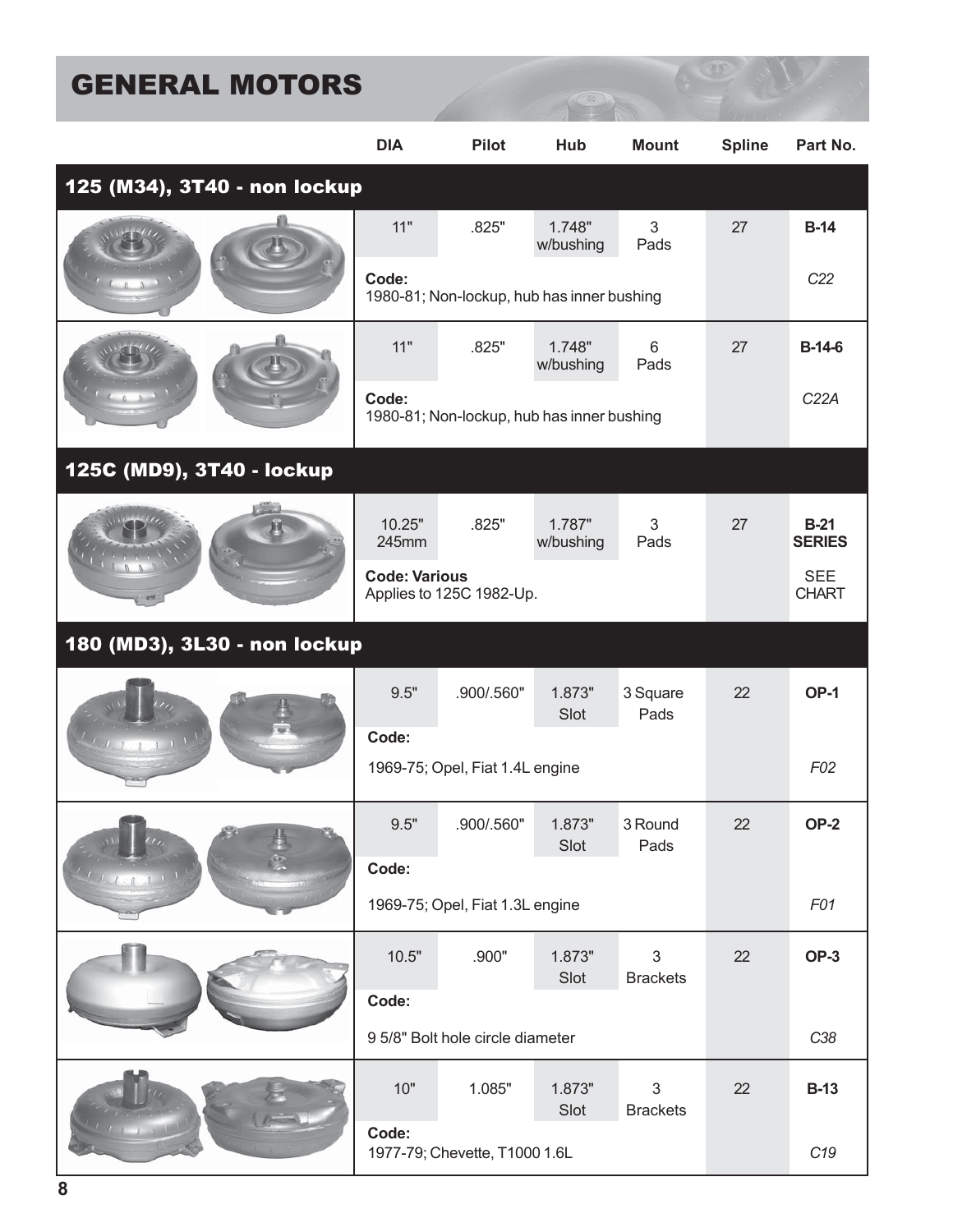|                                                                                                                                                                                                                                                                                                                                                                                                    | <b>DIA</b>                                                                            | <b>Pilot</b>                                                     | Hub            | <b>Mount</b> | <b>Spline</b> | Part No.                    |  |  |
|----------------------------------------------------------------------------------------------------------------------------------------------------------------------------------------------------------------------------------------------------------------------------------------------------------------------------------------------------------------------------------------------------|---------------------------------------------------------------------------------------|------------------------------------------------------------------|----------------|--------------|---------------|-----------------------------|--|--|
| 180 (MD3), 3L30 - non lockup (continued)                                                                                                                                                                                                                                                                                                                                                           |                                                                                       |                                                                  |                |              |               |                             |  |  |
|                                                                                                                                                                                                                                                                                                                                                                                                    | 10"                                                                                   | .825"                                                            | 1.873"         | 3            | 27            | <b>B-17</b>                 |  |  |
|                                                                                                                                                                                                                                                                                                                                                                                                    | <b>Code: SAO</b>                                                                      | 1980-81; Chevette, Chevelle 1.6L                                 | Slot           | Pads         |               | C30                         |  |  |
|                                                                                                                                                                                                                                                                                                                                                                                                    |                                                                                       |                                                                  |                |              |               |                             |  |  |
| 180C (MD2), 3L30 - lockup                                                                                                                                                                                                                                                                                                                                                                          |                                                                                       |                                                                  |                |              |               |                             |  |  |
| The 245mm 180C converters are not only sorted by stall speed and piston lining, but by cover design as well:<br>1. Mounting pad spacing - 3 types: 208mm (8.195"), 237mm (9.338"), 247.65mm (9.757")<br>2. Pad thickness/Quantity - Thick (.500), Thin (.125),<br>$3/6$ pad<br>3. Pilot style - Short (1"), Long (1 1/2"), Large OD (1.260")<br>All known 180C/4L30E codes are listed (see below): |                                                                                       |                                                                  |                |              |               |                             |  |  |
| $B-25-8$<br>SAI<br>SFHE B-25-3G<br>SF6X B-25-3C<br><b>SJLP</b><br><b>B-25-5C</b><br>SPIU B-25-8B<br><b>B-25-4C</b><br><b>SELP</b><br><b>SFHT</b><br>B-25-3G<br>SGHH B-25-3W<br>SJLS<br>B-25-5E<br>24210868<br>B-25-3Y                                                                                                                                                                              |                                                                                       |                                                                  |                |              |               |                             |  |  |
| B-25-4C<br>SE9P<br><b>SFLP</b><br>B-25-3C<br>SE9S<br>B-25-4E<br><b>SFLT</b><br><b>B-25-3B</b>                                                                                                                                                                                                                                                                                                      | SJAJ B-25-5<br>SJ9K B-25-5C<br>24211269<br>B-25-3Y<br>SJHS B-25-5J<br>SJ9S<br>B-25-5E |                                                                  |                |              |               |                             |  |  |
|                                                                                                                                                                                                                                                                                                                                                                                                    | 10.25"<br><b>Code: SAI</b>                                                            | .825"<br>1" long                                                 | 1.873"<br>Slot | 3<br>Pads    | 27            | $B-25-8$<br>C <sub>31</sub> |  |  |
|                                                                                                                                                                                                                                                                                                                                                                                                    | 1982-85; Chevette                                                                     | 9 3/4" bolt circle dia./thin pad.                                |                |              |               |                             |  |  |
|                                                                                                                                                                                                                                                                                                                                                                                                    | 10.25"                                                                                | .825"<br>$1.5"$ long                                             | 1.873"<br>Slot | 3<br>Pads    | 27            | $B-25-5$                    |  |  |
|                                                                                                                                                                                                                                                                                                                                                                                                    | Code: SJAJ, SJCJ                                                                      | 1987-Up; Postal vehicle LLV<br>9 3/4" bolt circle dia./thin pad. |                |              |               | C31A                        |  |  |
|                                                                                                                                                                                                                                                                                                                                                                                                    | 10.25"                                                                                | .825"<br>1" long                                                 | 1.873"<br>Slot | 3<br>Pads    | 27            | <b>B-25-8B</b>              |  |  |
|                                                                                                                                                                                                                                                                                                                                                                                                    | 1990-Up Suzuki/Geo                                                                    | Code: SPIU (96012140)<br>8" bolt circle dia./thin pad.           |                |              |               | 4L30-2                      |  |  |
|                                                                                                                                                                                                                                                                                                                                                                                                    |                                                                                       |                                                                  |                |              |               |                             |  |  |
|                                                                                                                                                                                                                                                                                                                                                                                                    |                                                                                       |                                                                  |                |              |               |                             |  |  |
|                                                                                                                                                                                                                                                                                                                                                                                                    |                                                                                       |                                                                  |                |              |               |                             |  |  |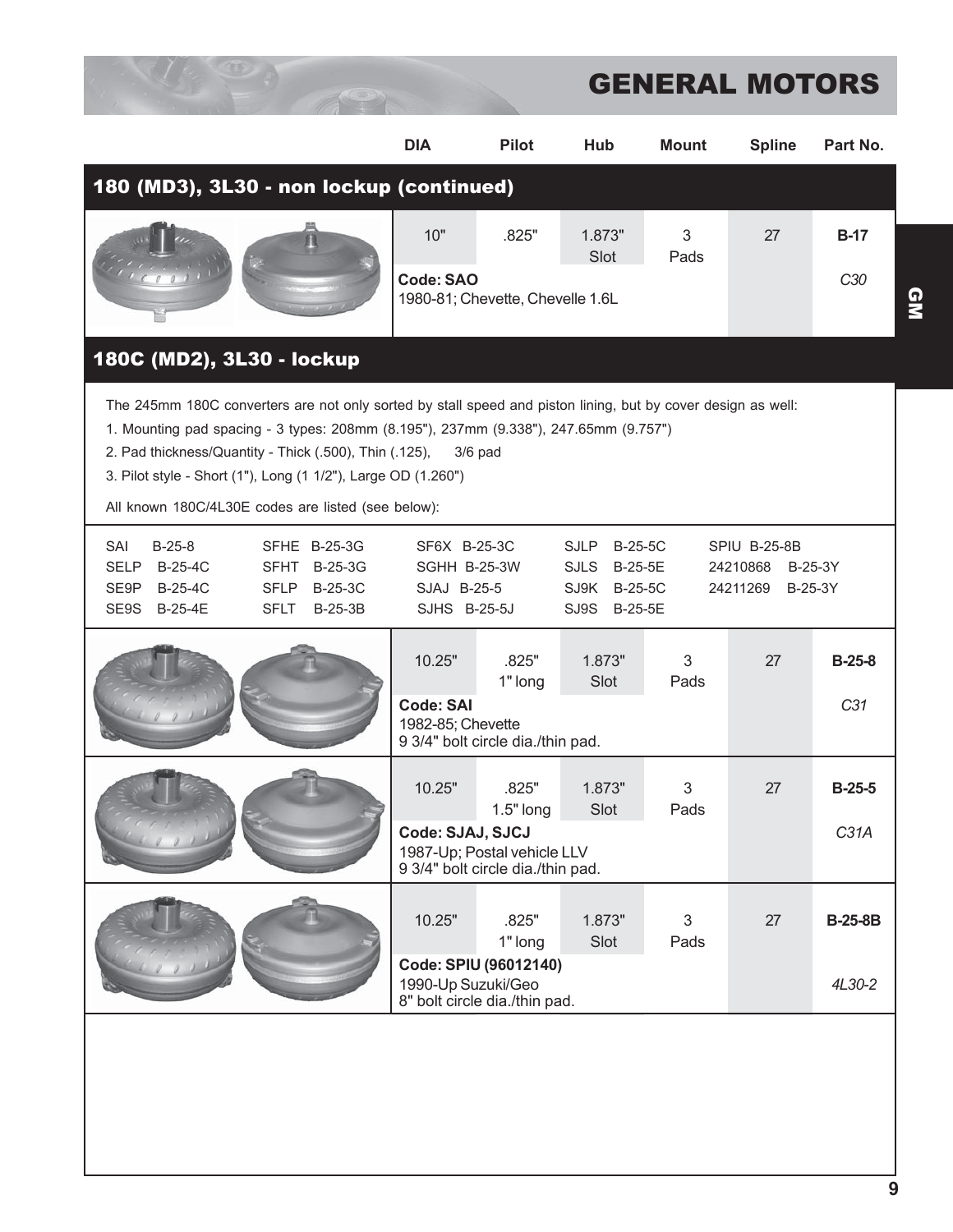|                        | <b>DIA</b>           | <b>Pilot</b>                             | Hub              | <b>Mount</b>         | <b>Spline</b> | Part No.                   |
|------------------------|----------------------|------------------------------------------|------------------|----------------------|---------------|----------------------------|
| 200 (M29) - non lockup |                      |                                          |                  |                      |               |                            |
|                        | 9.75"                | 1.085"                                   | 1.748"<br>Slot   | 3<br><b>Brackets</b> | 27            | $B-10$                     |
|                        | Code:                |                                          |                  |                      |               | C14                        |
|                        |                      | 1976-82; 4cyl. engine                    |                  |                      |               |                            |
|                        | 11"                  | 1.085"                                   | 1.748"<br>Slot   | 3<br><b>Brackets</b> | 27            | $B-12$                     |
|                        | Code:                |                                          |                  |                      |               | C15                        |
|                        |                      | 1976-82; 4cyl. engine                    |                  |                      |               |                            |
|                        | 12.5"                | 1.704"                                   | 1.748"<br>Slot   | 3<br>Pads            | 27            | <b>B-11</b>                |
|                        | Code:                |                                          |                  |                      |               | C18                        |
|                        |                      | USS or Metric threads. BOP Applications. |                  |                      |               |                            |
|                        | 12.75"               | 1.704"                                   | 1.748"<br>Slot   | 3<br><b>Brackets</b> | 27            | <b>B-9</b>                 |
|                        | Code:                |                                          |                  |                      |               | C16                        |
|                        |                      | <b>Chevrolet Applications</b>            |                  |                      |               |                            |
| 200C (MV9) - lockup    |                      |                                          |                  |                      |               |                            |
|                        | 10.25"<br>245mm      | .825"                                    | 1.748"<br>w/slot | 3<br>Pads            | 27            | $B-24$<br><b>SERIES</b>    |
|                        | <b>Code: Various</b> | Applies to 1980-87 200C                  |                  |                      |               | <b>SEE</b><br><b>CHART</b> |
|                        | 12"<br>298mm         | 1.704"                                   | 1.748"<br>Slot   | 3/6<br>Pads          | 27            | $B-15$<br><b>SERIES</b>    |
|                        | <b>Code: Various</b> | B15/19/23 - Applies to 1980-87 200C      |                  |                      |               | <b>SEE</b>                 |
|                        |                      |                                          |                  |                      |               | <b>CHART</b>               |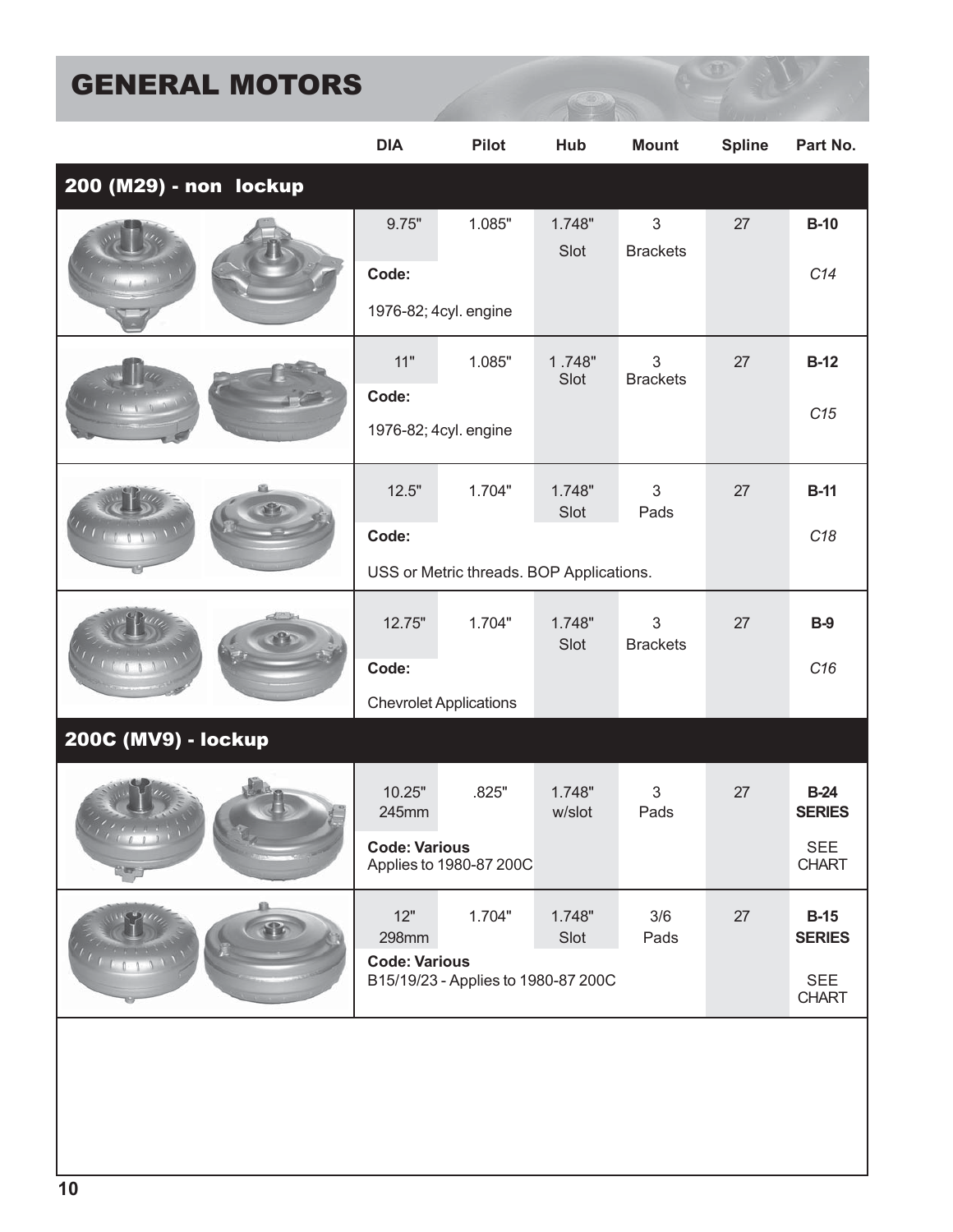|                      | <b>DIA</b>                                 | <b>Pilot</b>                                                                                                         | Hub            | <b>Mount</b>         | <b>Spline</b> | Part No.                   |
|----------------------|--------------------------------------------|----------------------------------------------------------------------------------------------------------------------|----------------|----------------------|---------------|----------------------------|
| 2004R (MW9) - lockup |                                            |                                                                                                                      |                |                      |               |                            |
|                      | 12"<br>298mm<br><b>Code: Various</b>       | 1.704"                                                                                                               | 1.748"<br>Slot | 3/6<br>Pads          | 27            | $B-15$<br><b>SERIES</b>    |
|                      |                                            | Note: May require static open (gas) or static closed (diesel)<br>poppet valves. B15/19/23 - Applies to 1981-90 2004R |                |                      |               | <b>SEE</b><br><b>CHART</b> |
| 250/350 - non lockup |                                            |                                                                                                                      |                |                      |               |                            |
| $1 - 0 - 1$          | 12"                                        | 1.704"                                                                                                               | 1.873"<br>Slot | 3<br>Pads            | 30            | $B-1A$                     |
|                      | Code:                                      |                                                                                                                      |                |                      | P6            |                            |
|                      |                                            | 1969-79; 8 cyl. Buick, Olds, Pontiac                                                                                 |                |                      |               |                            |
|                      | 12"                                        | 1.704"                                                                                                               | 1.873"<br>Slot | 3<br><b>Brackets</b> | 30            | <b>B-35</b>                |
|                      | Code:                                      |                                                                                                                      |                |                      |               | C <sub>9</sub>             |
|                      |                                            | 1969-79; 8 cyl. Chevrolet                                                                                            |                |                      |               |                            |
|                      | 11.75"                                     | 1.704"                                                                                                               | 1.873"<br>Slot | 3<br><b>Brackets</b> | 30            | $B-7$                      |
|                      | Code:                                      |                                                                                                                      |                |                      |               | C <sub>10</sub>            |
|                      |                                            | 1969-79; 6 cyl. Chevrolet                                                                                            |                |                      |               |                            |
|                      | 11.75"                                     | 1.704"                                                                                                               | 1.873"<br>Slot | 3<br><b>Brackets</b> | 30            | $P-9$                      |
|                      | Code:<br>1972-76; 4 cyl.<br>Cooling shroud |                                                                                                                      |                | C12                  |               |                            |
|                      | 10.75"                                     | 1.704"                                                                                                               | 1.873"<br>Slot | 3<br><b>Brackets</b> | 30            | $P-10$                     |
|                      | Code:<br>1973-77; 4 cyl. Vega              |                                                                                                                      |                |                      |               |                            |
|                      | Cooling shroud                             |                                                                                                                      |                |                      |               | C13                        |
|                      |                                            |                                                                                                                      |                |                      |               |                            |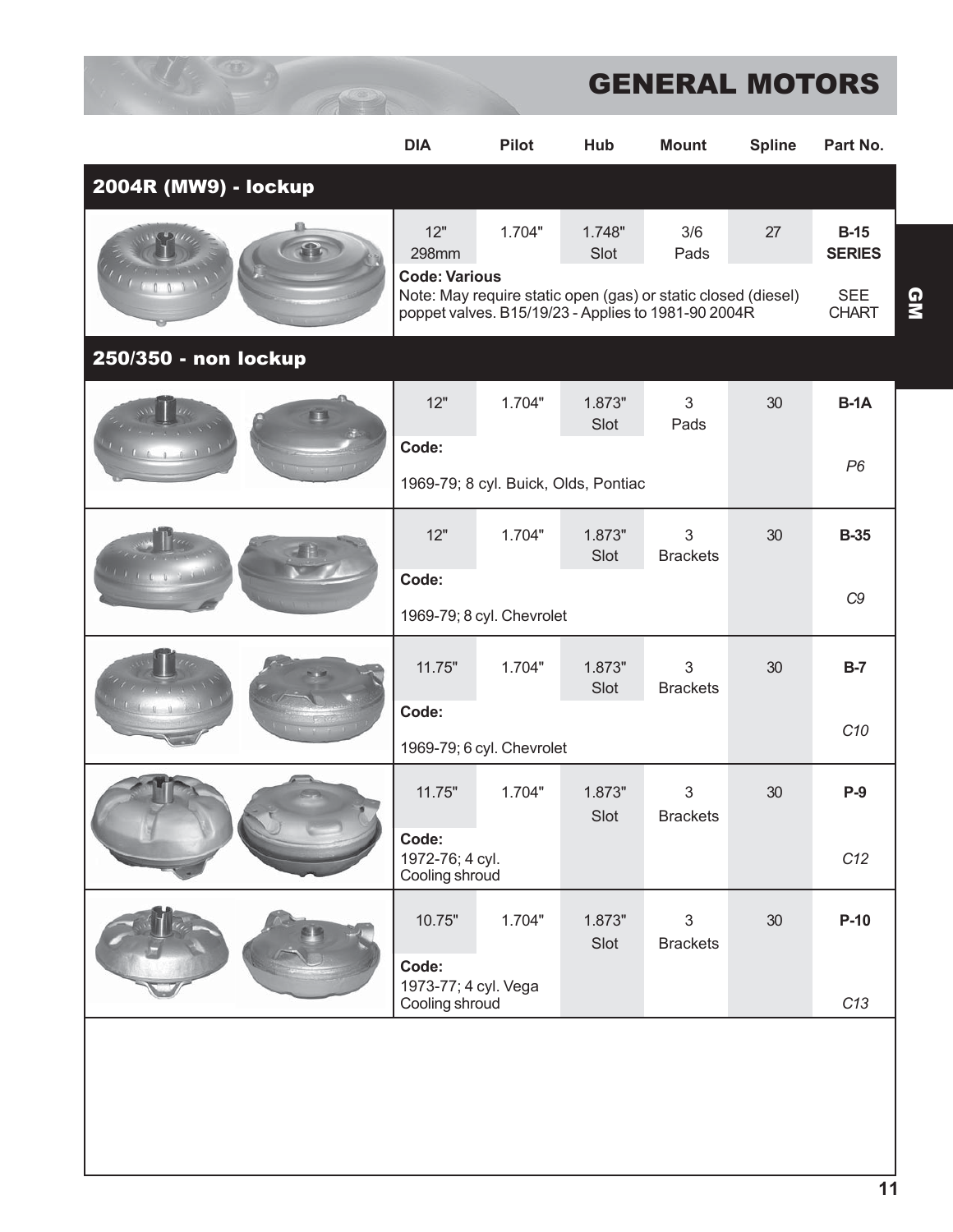|                          | <b>DIA</b>                                    | <b>Pilot</b>                                                    | Hub            | <b>Mount</b>           | <b>Spline</b> | Part No.                              |
|--------------------------|-----------------------------------------------|-----------------------------------------------------------------|----------------|------------------------|---------------|---------------------------------------|
| 250C/350C - lockup       |                                               |                                                                 |                |                        |               |                                       |
|                          | 12"<br>298mm<br><b>Code: Various</b>          | 1.704"<br>Note: May require static closed (diesel)poppet valve. | 1.873"<br>Slot | 3<br>Pads              | 30            | $B-16$<br><b>SERIES</b><br><b>SEE</b> |
|                          |                                               | B16/20 - Applies to 1980-86 250C/350C                           |                |                        |               | <b>CHART</b>                          |
| <b>300 SUPER TURBINE</b> |                                               |                                                                 |                |                        |               |                                       |
|                          | 12.5"                                         | 1.704"                                                          | 1.873"<br>Slot | 3<br>Pads              | 30            | $B-1$                                 |
|                          | Code:                                         | Variable pitch stator; VP solenoid on front pump                |                |                        |               | GM1                                   |
|                          | 12"                                           | 1.704"                                                          | 1.873"<br>Slot | 3<br>Pads              | 30            | $B-1A$                                |
|                          | Code:                                         |                                                                 |                |                        |               | P <sub>6</sub>                        |
|                          | Fixed pitch stator                            |                                                                 |                |                        |               |                                       |
|                          | 12"                                           | 1.704"                                                          | 1.873"<br>Slot | 3<br>Pads              | 30            | $B-4$                                 |
|                          | Code:<br>Fixed pitch stator<br>Cooling shroud |                                                                 |                |                        |               | P <sub>4</sub>                        |
| 325(M32) - non lockup    |                                               |                                                                 |                |                        |               |                                       |
|                          | 13"                                           | 1.704"                                                          | 1.873"<br>Slot | $\mathfrak{S}$<br>Pads | 30            | $B-3$                                 |
|                          | Code:                                         | 1979-81; US/Metric Threads<br>Low Stall; 3 rows of ribs         |                | GM3                    |               |                                       |
|                          | 13"                                           | 1.704"                                                          | 1.873"<br>Slot | 3<br>Pads              | 30            | B-3HS                                 |
|                          | Code:                                         | 1979-81; US/Metric Threads<br>High Stall; 2 rows of ribs        |                |                        |               | GM7                                   |
|                          |                                               |                                                                 |                |                        |               |                                       |
|                          |                                               |                                                                 |                |                        |               |                                       |
|                          |                                               |                                                                 |                |                        |               |                                       |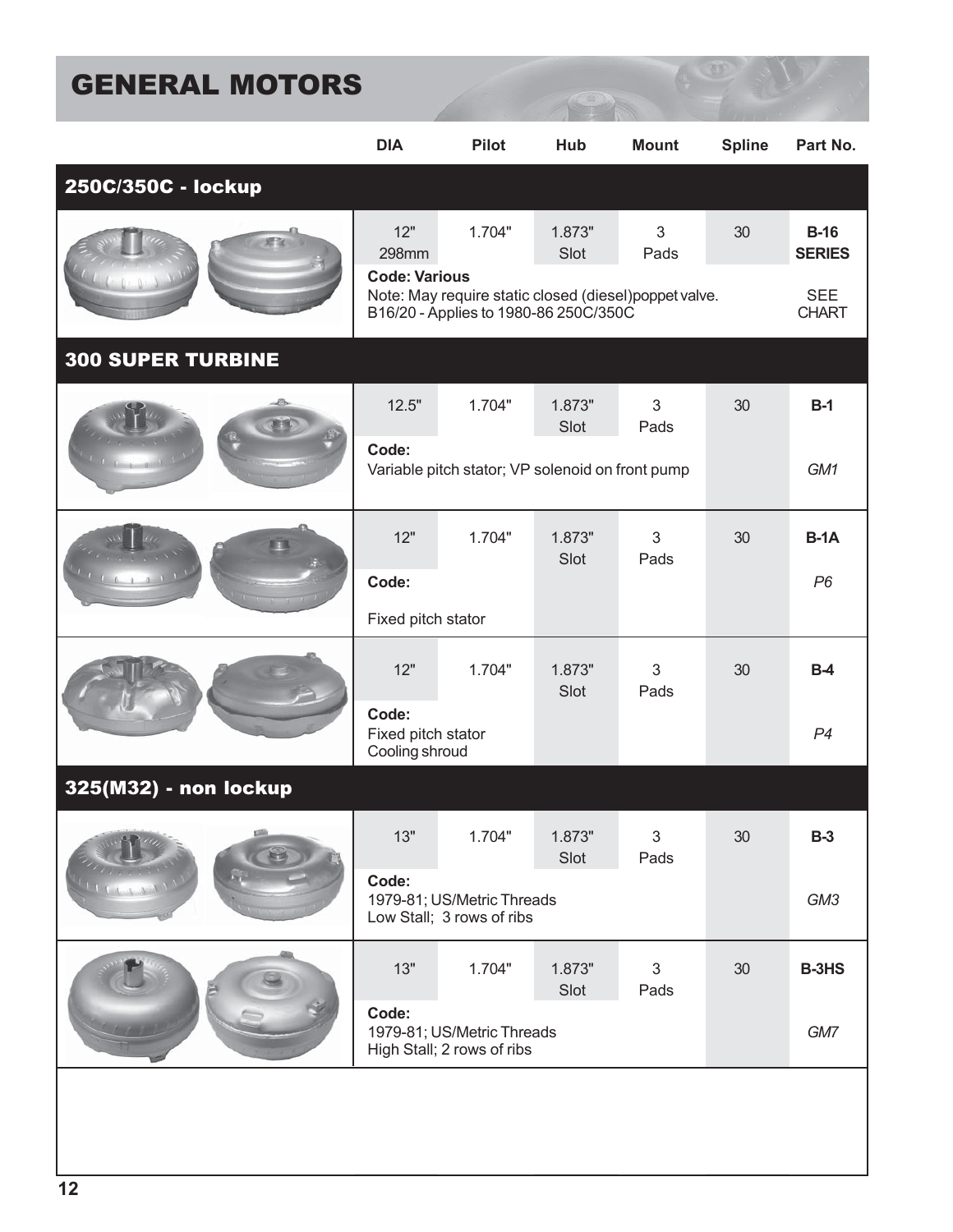|                            | <b>DIA</b>              | <b>Pilot</b>                                                                                               | Hub            | <b>Mount</b>           | <b>Spline</b> | Part No.                   |
|----------------------------|-------------------------|------------------------------------------------------------------------------------------------------------|----------------|------------------------|---------------|----------------------------|
| 325 4L(M57) - lockup       |                         |                                                                                                            |                |                        |               |                            |
|                            | 12"<br>298mm            | 1.704"                                                                                                     | 1.748"<br>Slot | 3/6<br>Pads            | 27            | $B-15$<br><b>SERIES</b>    |
|                            | <b>Code: Various</b>    | B15/23 - Applies to 1982-85 325 4L                                                                         |                |                        |               | <b>SEE</b><br><b>CHART</b> |
| 400 (M40), 425, 475 (3L80) |                         |                                                                                                            |                |                        |               |                            |
|                            | 13"                     | 1.704"                                                                                                     | 1.873"<br>Slot | $\mathfrak{S}$<br>Pads | 30            | $B-2$                      |
|                            | Code:                   | Variable pitch stator; VP solenoid on front pump<br>Do not interchange with fixed pitch stator converters. |                |                        |               | GM4                        |
|                            | 13"                     | 1.704"                                                                                                     | 1.873"<br>Slot | 3<br>Pads              | 30            | $B-3$                      |
|                            | Code:                   | U.S.S./Metric threads; Low stall                                                                           |                |                        |               | GM3                        |
|                            | 13"                     | 1.704"                                                                                                     | 1.873"<br>Slot | 3<br>Pads              | 30            | B-3HS                      |
|                            | Code:<br>2 rows of ribs | High stall; U.S.S./Metric threads                                                                          |                |                        |               | GM7                        |
|                            | 13"                     | 1.704"                                                                                                     | 1.873"<br>Slot | 6<br>Pads              | 30            | $B-6$                      |
| <b>ANTICIA</b>             | Code:                   |                                                                                                            |                |                        |               | GM <sub>5</sub>            |
|                            |                         | U.S.S./Metric threads; Low stall                                                                           |                |                        |               |                            |
|                            | 13"                     | 1.704"                                                                                                     | 1.873"<br>Slot | 6<br>Pads              | 30            | B-6HS                      |
|                            | Code:<br>2 rows of ribs | High stall; U.S.S./Metric threads                                                                          |                |                        |               | GM <sub>6</sub>            |
|                            |                         |                                                                                                            |                |                        |               |                            |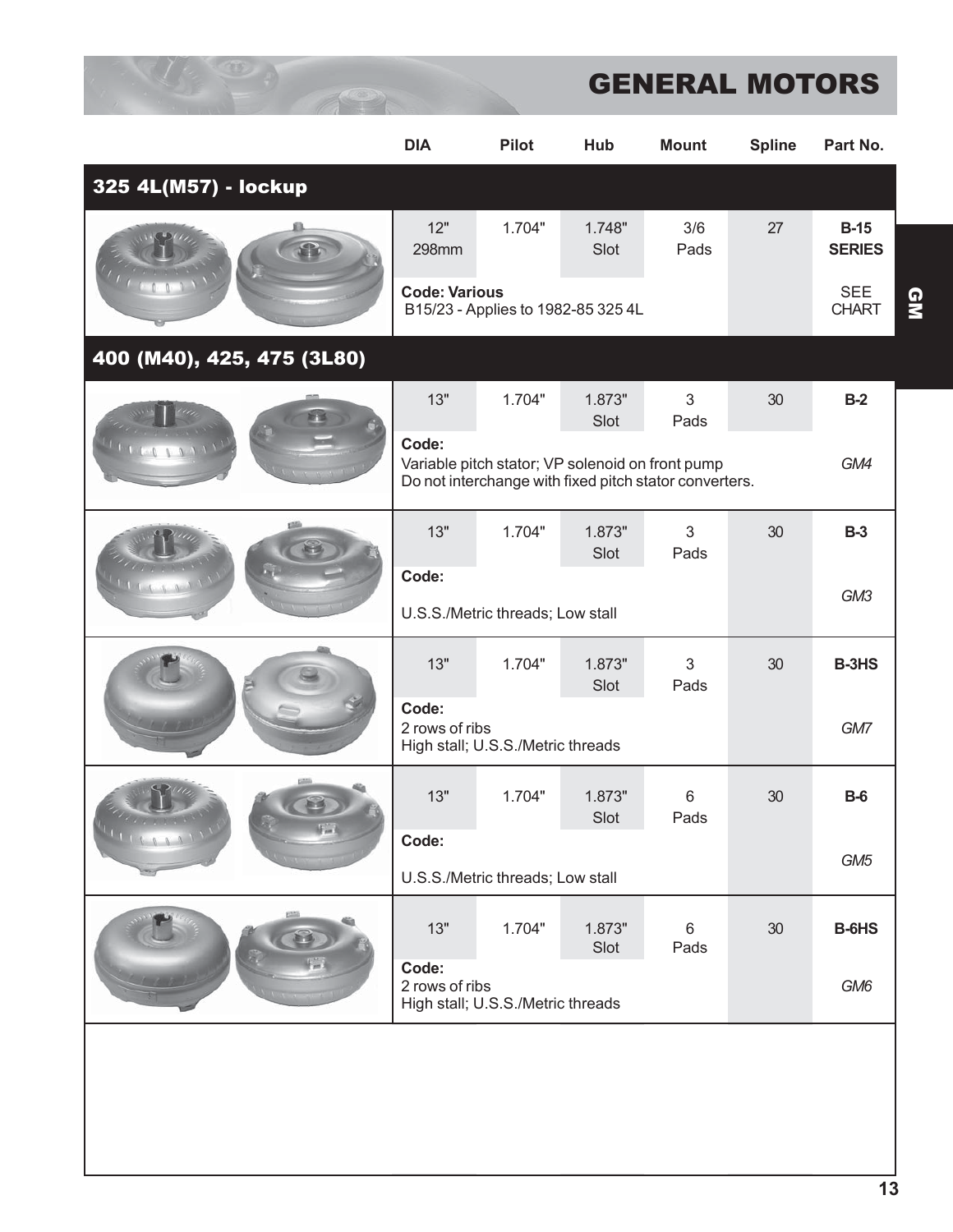| <b>GENERAL MOTORS</b>                                                                                                                                                                                                                                                                                                                                                                               |                                             |                                                                                   |                                                                                  |              |                                                            |                          |  |  |
|-----------------------------------------------------------------------------------------------------------------------------------------------------------------------------------------------------------------------------------------------------------------------------------------------------------------------------------------------------------------------------------------------------|---------------------------------------------|-----------------------------------------------------------------------------------|----------------------------------------------------------------------------------|--------------|------------------------------------------------------------|--------------------------|--|--|
|                                                                                                                                                                                                                                                                                                                                                                                                     | <b>DIA</b>                                  | <b>Pilot</b>                                                                      | Hub                                                                              | <b>Mount</b> | <b>Spline</b>                                              | Part No.                 |  |  |
| <b>4L30E (ML4)</b>                                                                                                                                                                                                                                                                                                                                                                                  |                                             |                                                                                   |                                                                                  |              |                                                            |                          |  |  |
| The 245mm 4L30E converters are not only sorted by stall speed and piston lining, but by cover design as well:<br>1. Mounting pad spacing - 3 types: 208mm (8.195"), 237mm (9.338"), 247.65mm (9.757")<br>2. Pad thickness/Quantity - Thick (.500), Thin (.125),<br>$3/6$ pad<br>3. Pilot style - Short (1"), Long (1 1/2"), Large OD (1.260")<br>All known 180C/4L30E codes are listed (see below): |                                             |                                                                                   |                                                                                  |              |                                                            |                          |  |  |
| SAI<br>$B-25-8$<br>SFHE B-25-3G<br><b>B-25-4C</b><br><b>SELP</b><br><b>SFHT</b><br>B-25-3G<br><b>B-25-4C</b><br>SE9P<br><b>SFLP</b><br>B-25-3C<br>SE9S B-25-4E<br><b>SFLT</b><br>$B-25-3B$                                                                                                                                                                                                          | SJAJ B-25-5                                 | SF6X B-25-3C<br>SGHH B-25-3W<br>SJHS B-25-5J                                      | <b>SJLP</b><br>B-25-5C<br><b>SJLS</b><br>B-25-5E<br>SJ9K B-25-5C<br>SJ9S B-25-5E |              | SPIU B-25-8B<br>24210868<br>B-25-3Y<br>24211269<br>B-25-3Y |                          |  |  |
|                                                                                                                                                                                                                                                                                                                                                                                                     | 10.25"<br>On/Off Lining                     | .825"<br>1" long<br>Code: SFLT (8681486)<br>9 3/4" bolt circle dia./thick pad.    | 1.873"<br>Slot                                                                   | 3<br>Pads    | 27                                                         | <b>B-25-3B</b><br>4L30-3 |  |  |
|                                                                                                                                                                                                                                                                                                                                                                                                     | 10.25"<br>Code: SFLP, SF6X<br>On/Off Lining | .825"<br>$1.5"$ long<br>9 3/8" bolt circle dia./thick pad.                        | 1.873"<br>Slot                                                                   | 3<br>Pads    | 27                                                         | <b>B-25-3C</b><br>4L30-1 |  |  |
|                                                                                                                                                                                                                                                                                                                                                                                                     | 10.25"<br>Carbon Fiber Lining               | .825"<br>1" long<br><b>Code: SFHE, SFHT</b><br>9 3/4" bolt circle dia./thick pad. | 1.873"<br>Slot                                                                   | 3<br>Pads    | 27                                                         | <b>B-25-3G</b><br>4L30-3 |  |  |
|                                                                                                                                                                                                                                                                                                                                                                                                     | 10.25"<br>Carbon Fiber Lining               | .825"<br>1.5" long<br>Code: SGHH (24200319)<br>9 3/8" bolt circle dia./thick pad. | 1.873"<br>Slot                                                                   | 6<br>Pads    | 27                                                         | <b>B-25-3W</b><br>4L30-5 |  |  |
|                                                                                                                                                                                                                                                                                                                                                                                                     |                                             |                                                                                   |                                                                                  |              |                                                            |                          |  |  |

**Code: (24210868, 24211269)**

9 3/4" bolt circle dia./thick pad.

10.25" .825" 1.873" 6 27 **B-25-3Y**

Carbon Fiber Lining *NL*

1" long Slot Pads

 $0<sub>0</sub>$ 

 $\sigma$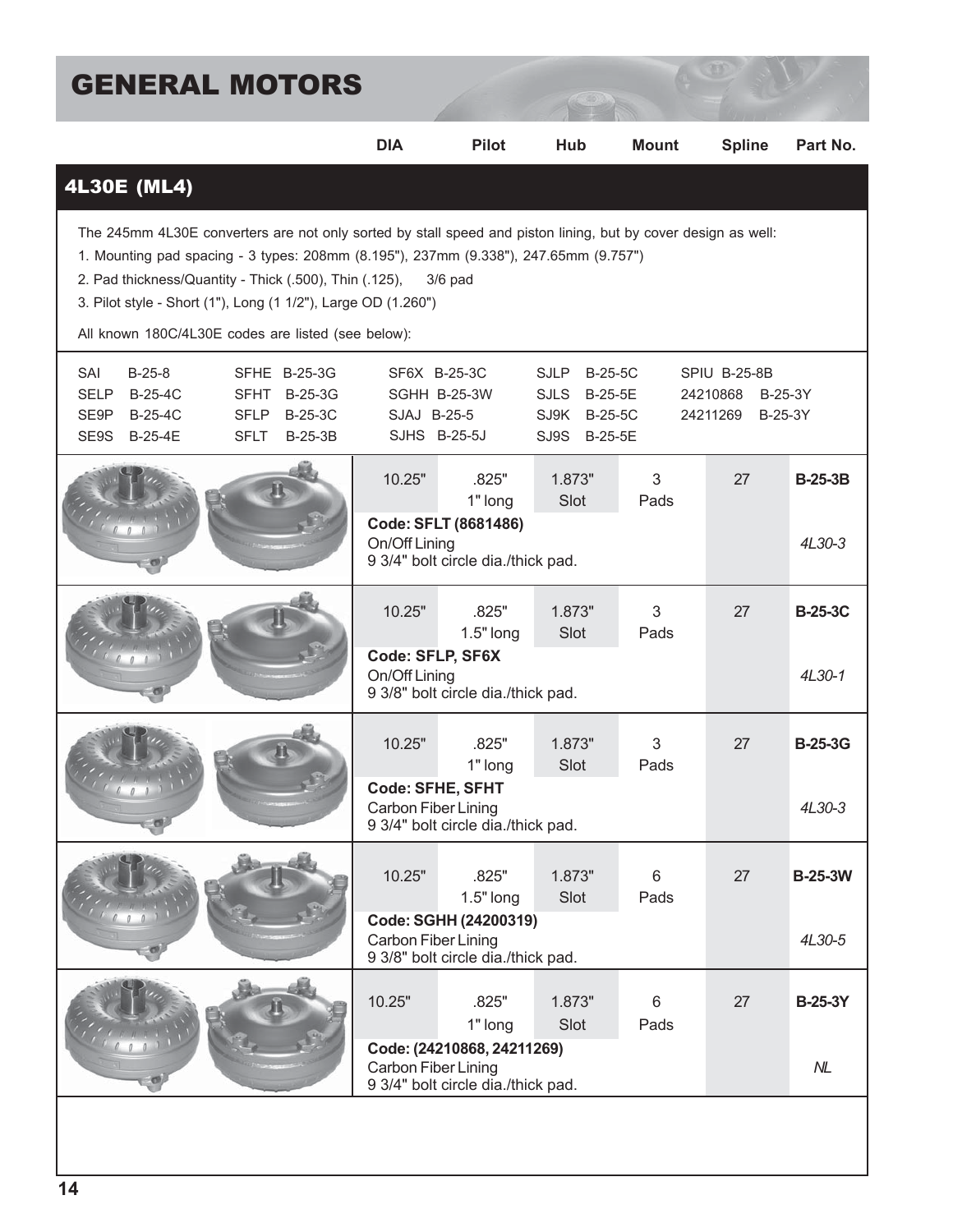|                           | <b>DIA</b>                                   | <b>Pilot</b>                                                            | Hub            | <b>Mount</b> | <b>Spline</b> | Part No.                 |
|---------------------------|----------------------------------------------|-------------------------------------------------------------------------|----------------|--------------|---------------|--------------------------|
| 4L30E (ML4) - (continued) |                                              |                                                                         |                |              |               |                          |
|                           | 10.25"<br>Code: SELP, SE9P<br>On/Off Lining  | .825"<br>$1.5"$ long                                                    | 1.873"<br>Slot | 3<br>Pads    | 27            | <b>B-25-4C</b><br>4L30-1 |
|                           |                                              | 9 3/8" bolt circle dia./thick pad.                                      |                |              |               |                          |
|                           | 10.25"                                       | 1.260"                                                                  | 1.873"         | 3            | 27            | <b>B-25-4E</b>           |
|                           |                                              | OD                                                                      | Slot           | Pads         |               |                          |
|                           | On/Off Lining                                | Code: SE9S (8678197, 9604117) BMW<br>9 3/8" bolt circle dia./thick pad. |                |              | 4L30-4        |                          |
|                           | 10.25"                                       | .825"<br>$1.5"$ long                                                    | 1.873"<br>Slot | 3<br>Pads    | 27            | <b>B-25-5C</b>           |
|                           | Code: SJLP, SJ9K<br>On/Off Lining            | 9 3/8" bolt circle dia./thick pad.                                      |                | 4L30-1       |               |                          |
|                           | 10.25"                                       | 1.260"<br><b>OD</b>                                                     | 1.873"<br>Slot | 3<br>Pads    | 27            | <b>B-25-5E</b>           |
|                           | On/Off Lining                                | Code: SJLS, SJ9S BMW<br>9 3/8" bolt circle dia./thick pad.              |                | 4L30-4       |               |                          |
|                           | 10.25"                                       | 1.260"<br>OD                                                            | 1.873"<br>Slot | 3<br>Pads    | 27            | <b>B-25-5J</b>           |
|                           | <b>Code: SJHS BMW</b><br>Carbon Fiber Lining | 9 3/8" bolt circle dia./thick pad.                                      |                |              |               | N <sub>L</sub>           |

*Visit our website at www.transtarindustries.com ...*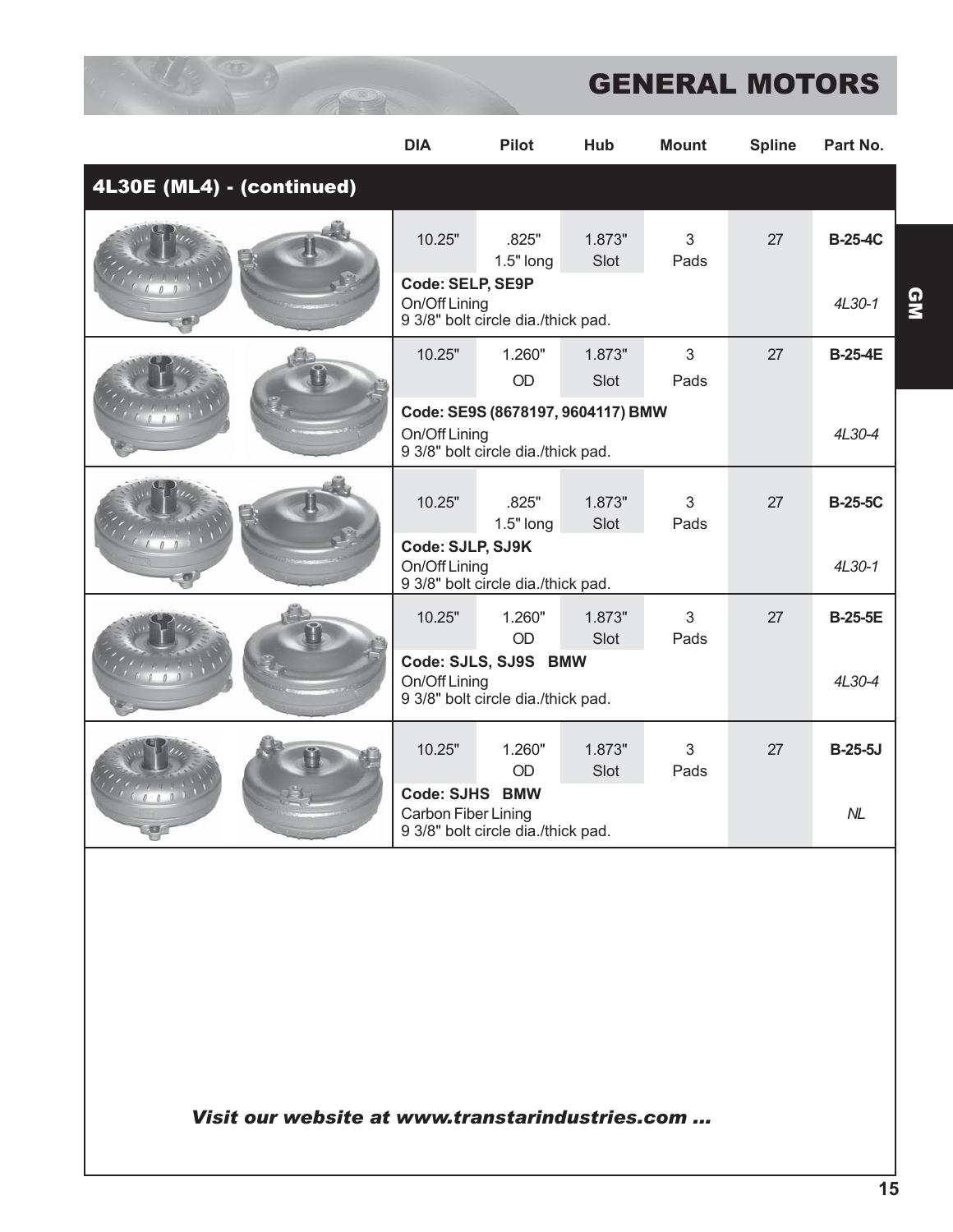|                                      | <b>DIA</b>                                                                                                                             | <b>Pilot</b>                                                                            | Hub                 | <b>Mount</b> | <b>Spline</b> | Part No.                     |
|--------------------------------------|----------------------------------------------------------------------------------------------------------------------------------------|-----------------------------------------------------------------------------------------|---------------------|--------------|---------------|------------------------------|
| 4L60 (MD8), 4L60E (M30), 4L65E (M32) |                                                                                                                                        |                                                                                         |                     |              |               |                              |
|                                      | 10.25"<br>245mm                                                                                                                        | .825"                                                                                   | 1.748"<br>Slot      | 3<br>Pads    | 27            | $B-24$<br><b>SERIES</b>      |
|                                      | <b>Code: Various</b>                                                                                                                   | Applies to 4L60, 4L60E                                                                  |                     |              |               | <b>SEE</b><br><b>CHART</b>   |
|                                      | 12"<br>298mm                                                                                                                           | 1.704"                                                                                  | 1.748"<br>Slot      | 3/6<br>Pads  | 27/30         | B-29/30<br><b>SERIES</b>     |
|                                      | <b>Code: Various</b>                                                                                                                   | B29/30 - Applies to 4L60, 4L60E                                                         |                     |              |               | <b>SEE</b><br><b>CHART</b>   |
|                                      | 12.5"<br>310mm                                                                                                                         | 1.704"                                                                                  | 1.748"<br>Slot      | 3<br>Pads    | 30            | <b>B-85</b><br><b>SERIES</b> |
|                                      | <b>Code: Various</b>                                                                                                                   | Applies to 4L60E, 4L65E                                                                 |                     |              |               | <b>SEE</b><br><b>CHART</b>   |
| <b>4L80E (MT1)</b>                   |                                                                                                                                        |                                                                                         |                     |              |               |                              |
|                                      | 13"                                                                                                                                    | 1.704"                                                                                  | 1.999"<br>Mill Flat | 6<br>Pads    | 35            | <b>B-81</b>                  |
|                                      | Code: 194, 492, 528, 576, 606, 670, 671, 675, 849<br>1991-on; 6.5L, 7.4L - 1st design (short hub)<br>Low stall, Single element stator. |                                                                                         |                     |              |               | 4L80-1                       |
|                                      | 13"                                                                                                                                    | 1.704"                                                                                  | 1.999"<br>Mill Flat | 6<br>Pads    | 35            | <b>B-82</b>                  |
|                                      | Code: 193, 366, 526, 604<br>1991-on; 4.3L, 5.7L, 6.2L - 1st design (short hub)<br>High stall, Dual element stator.                     |                                                                                         |                     |              |               | 4L80-2                       |
|                                      | 13"                                                                                                                                    | 1.704"                                                                                  | 1.999"<br>Mill Flat | 6<br>Pads    | 35            | <b>B-81B</b>                 |
|                                      | Code: 0827, 0829<br>2000-Up, 5.7L, 6.5L, 7.4L - 2nd design (long hub)<br>Low stall, Single element stator.                             |                                                                                         |                     |              |               | 4L80-4L                      |
|                                      | 13"                                                                                                                                    | 1.704"                                                                                  | 1.999"<br>Mill Flat | 6<br>Pads    | 35            | <b>B-82B</b>                 |
|                                      | Code: 364, 830, 831                                                                                                                    | 2000-Up, 5.7L, 6.5L, 7.4L - 2nd design (long hub)<br>High stall, Single element stator. |                     |              |               | 4L80-4H                      |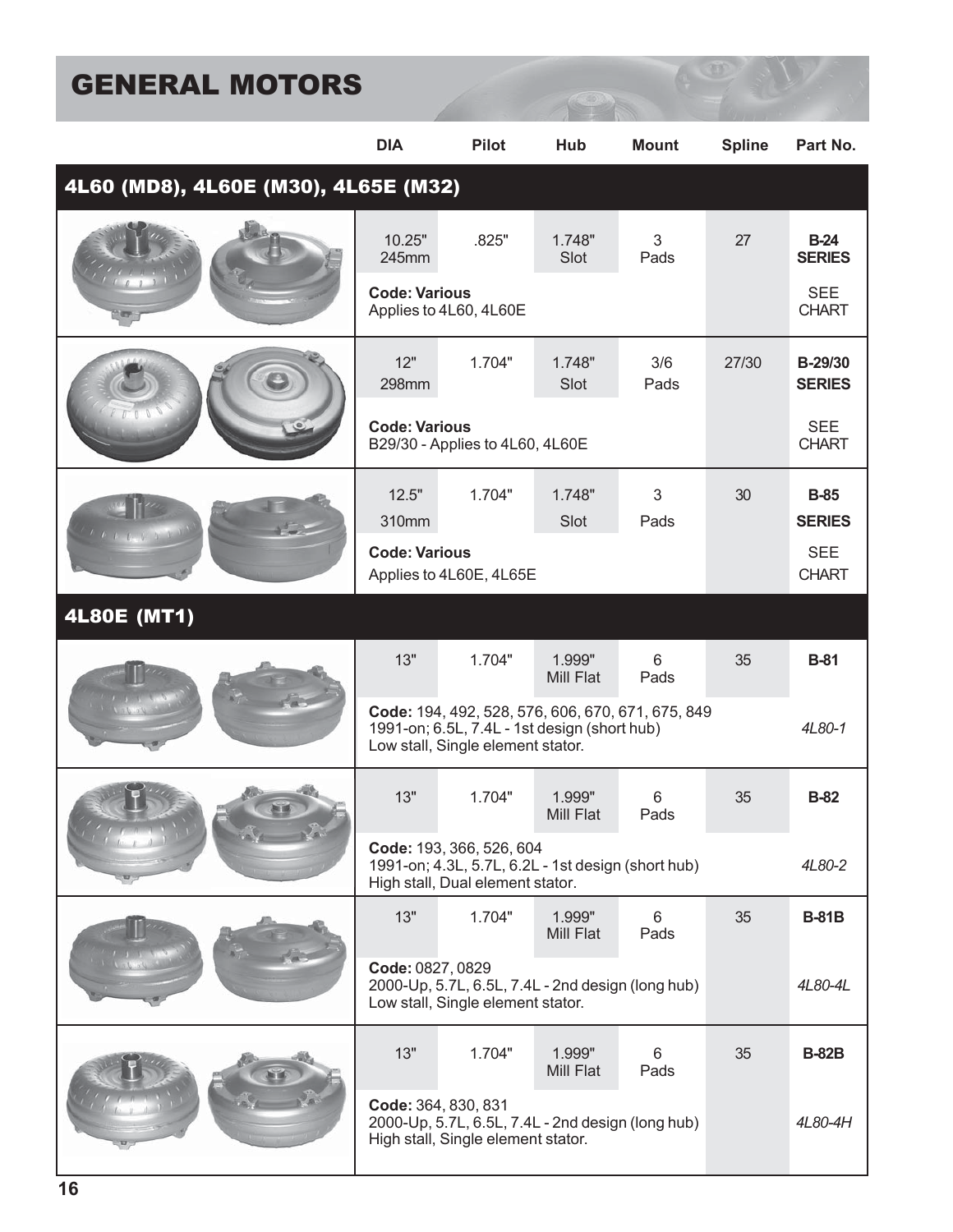|                                | <b>DIA</b>                                | <b>Pilot</b>                                                                       | Hub                 | <b>Mount</b>               | <b>Spline</b> | Part No.                   |
|--------------------------------|-------------------------------------------|------------------------------------------------------------------------------------|---------------------|----------------------------|---------------|----------------------------|
| <b>5L40E</b>                   |                                           |                                                                                    |                     |                            |               |                            |
|                                | 10.25"<br>245mm                           | 1.260"                                                                             | 1.748"<br>Slot      | 3<br>Pads                  | 27            | <b>B-25-2E</b>             |
|                                |                                           | Code: 24212839, 5459<br>Applies to 5L40E                                           |                     |                            | <b>NA</b>     |                            |
| 4T40E (MN4), 4T45E (MN5)       |                                           |                                                                                    |                     |                            |               |                            |
|                                | 10.25"<br>245mm                           | .825"                                                                              | 1.787"<br>w/bushing | 3<br>Pads                  | 27            | $B-21$<br><b>SERIES</b>    |
|                                | <b>Code: Various</b>                      | Applies to 4T40E, 4T45E.                                                           |                     |                            |               | <b>SEE</b><br><b>CHART</b> |
| 4T60 (ME9), 4T60E (M13), 4T65E |                                           |                                                                                    |                     |                            |               |                            |
|                                | 10.25"<br>245mm                           | .825"                                                                              | 1.787"<br>w/bushing | 3<br>Pads                  | 27            | $B-21$<br><b>SERIES</b>    |
|                                | <b>Code: Various</b>                      | Applies to 4T60/E (Some 4T65E exc. Volvo)<br>Note: Viscous models have wider pads. |                     | <b>SEE</b><br><b>CHART</b> |               |                            |
|                                | 10.25"<br>245mm                           | .825"                                                                              | 1.787"<br>w/bushing | 6<br>Pads                  | 27            | <b>B-21-1WS</b>            |
|                                | <b>Code: FMVV</b>                         | 1999-Up, Volvo w/4T65E<br>Low stall, Woven Carbon clutch.                          |                     | <b>NA</b>                  |               |                            |
|                                | 10.25"<br>245mm                           | .825"                                                                              | 1.787"<br>w/bushing | $6\phantom{1}$<br>Pads     | 27            | <b>B-21-4WS</b>            |
|                                | <b>Code: FLTV</b>                         | 1999-Up, Volvo w/4T65E<br>Medium stall, Woven Carbon clutch.                       |                     | <b>NA</b>                  |               |                            |
| 4T65E (MN3, M15, MN7 HD)       |                                           |                                                                                    |                     |                            |               |                            |
|                                | 10.75"<br>285mm                           | .825"                                                                              | 1.787"<br>w/bushing | 3<br>Pads                  | 27            | $B-22$<br><b>SERIES</b>    |
|                                | <b>Code: Various</b><br>Applies to 4T65E. |                                                                                    |                     |                            |               | <b>SEE</b><br><b>CHART</b> |
|                                |                                           |                                                                                    |                     |                            |               |                            |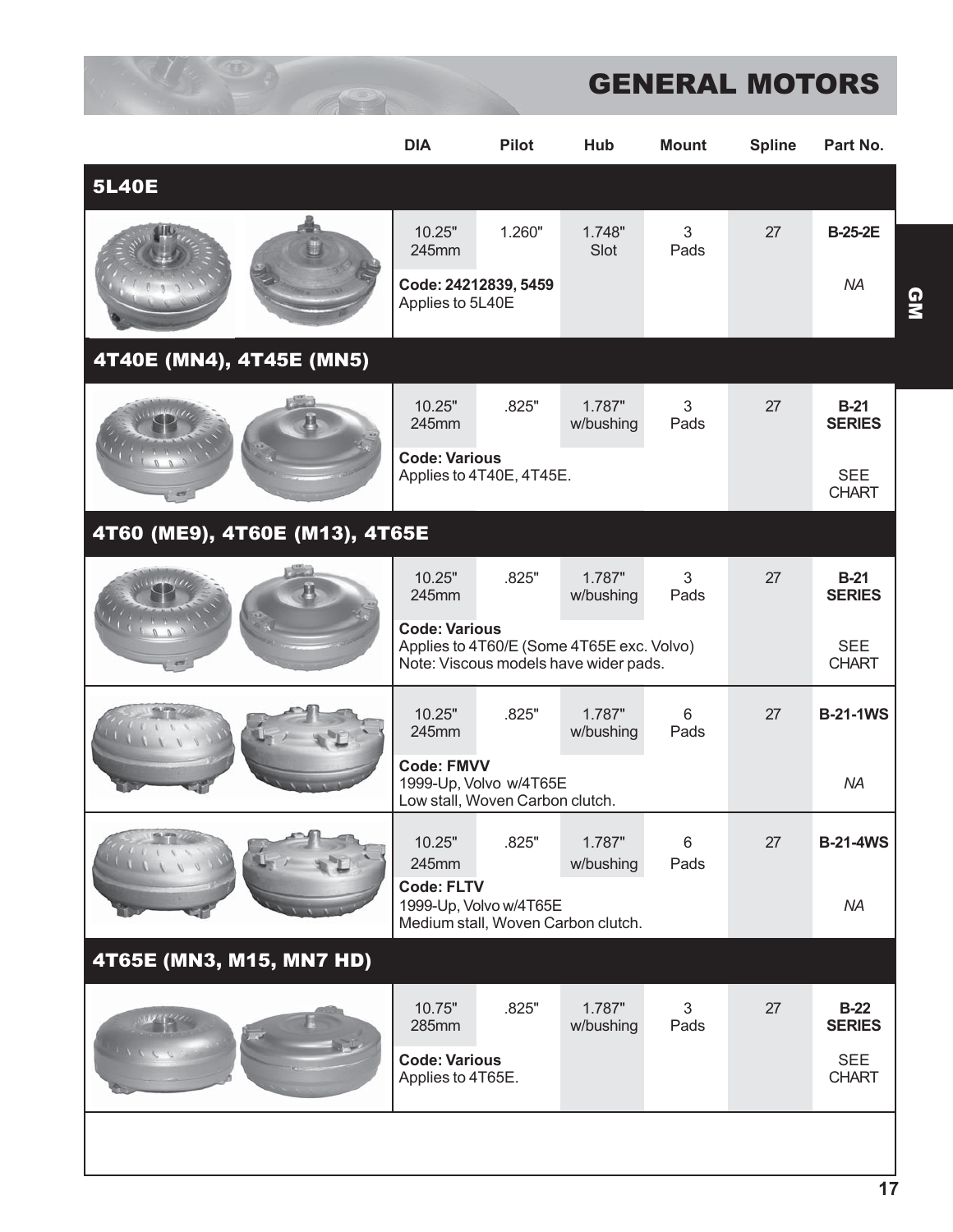|                                        | <b>DIA</b>                        | <b>Pilot</b>                                                           | Hub                                                                  | <b>Mount</b>               | <b>Spline</b> | Part No.                       |
|----------------------------------------|-----------------------------------|------------------------------------------------------------------------|----------------------------------------------------------------------|----------------------------|---------------|--------------------------------|
| 4T80E (MH1)                            |                                   |                                                                        |                                                                      |                            |               |                                |
|                                        | 11.25"                            | .825"                                                                  | 1.873"<br>blank                                                      | 4<br>brackets              | 30            | <b>B-83</b>                    |
|                                        | Code: 8683441                     | 1993-On Cadillac Allante<br>Six sided hex pump shaft; Clutch Lockup    |                                                                      |                            |               | C60                            |
|                                        | 11.25"                            | .825"                                                                  | 1.873"<br>blank                                                      | $\overline{4}$<br>brackets | 30            | <b>B-84</b>                    |
|                                        | Code: 8683440                     | 1993-Up Cadillac Northstar,<br>Spline type pump shaft, Viscous Lockup. |                                                                      |                            |               | C61                            |
| <b>ALLISON AT540/545, LCT1000/2000</b> |                                   |                                                                        |                                                                      |                            |               |                                |
|                                        | 13"                               | 1.704"                                                                 | 1.873"<br>Slot                                                       | 6<br>Pads                  | 30            | <b>DC-540</b>                  |
|                                        | Code:                             | Furnace brazed; Allison bearing, medium stall                          |                                                                      |                            | TC290-6L      |                                |
|                                        | 13"                               | 1.704"                                                                 | 1.873"<br>w/bushing                                                  | 6<br>Pads                  | 30            | <b>DC-545</b>                  |
|                                        | Code:<br>diesel applications.     | Furnace brazed; Allison bearing, low stall,                            |                                                                      | <b>TC290-RV</b>            |               |                                |
|                                        | 13"                               | 1.704"                                                                 | 2.293"<br>Mill Flat                                                  | 6<br>Pads                  | 30            | <b>DC1000</b><br><b>SERIES</b> |
|                                        | Code:<br>210<br>211<br>221<br>222 | 2.06 RATIO<br>2.01 RATIO<br>1.75 RATIO<br>1.63 RATIO                   | <b>DC-1210</b><br><b>DC-1211</b><br><b>DC-1221</b><br><b>DC-1222</b> |                            |               | <b>NA</b>                      |
| <b>ALUMINUM POWERGLIDE</b>             |                                   |                                                                        |                                                                      |                            |               |                                |
|                                        | 10.75"                            | .905"                                                                  | 1.75"<br>w/bushing                                                   | 3<br><b>Brackets</b>       | 22            | $P-1$                          |
|                                        | Code:                             | 1960-69; Corvair, Corvan truck<br>Ring gear & cooling shroud           |                                                                      | C1                         |               |                                |
|                                        |                                   |                                                                        |                                                                      |                            |               |                                |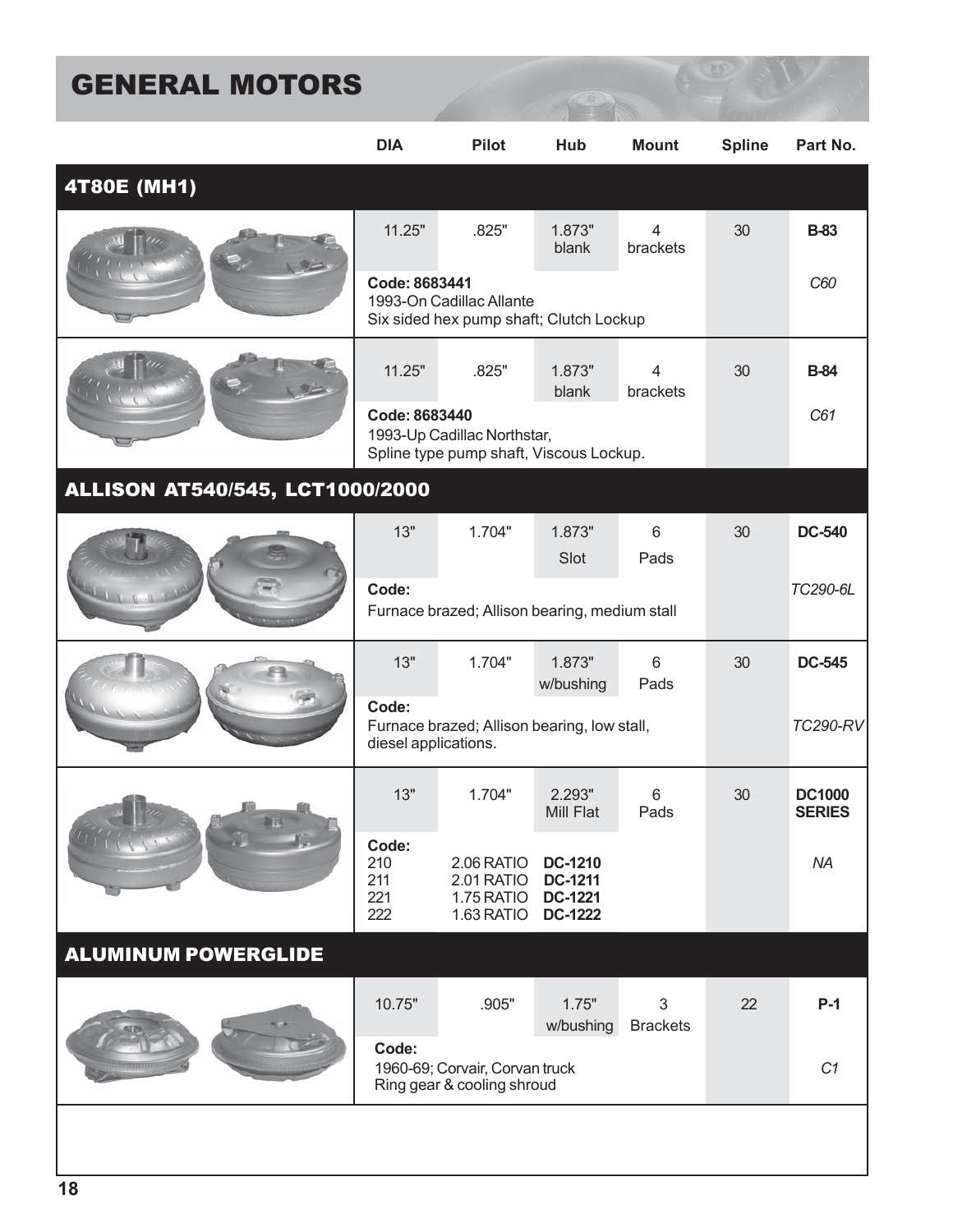|                                        | <b>DIA</b>                          | <b>Pilot</b>                                                                             | Hub            | <b>Mount</b>         | <b>Spline</b> | Part No.        |
|----------------------------------------|-------------------------------------|------------------------------------------------------------------------------------------|----------------|----------------------|---------------|-----------------|
| <b>ALUMINUM POWERGLIDE (continued)</b> |                                     |                                                                                          |                |                      |               |                 |
|                                        | 11.75"                              | 1.704"                                                                                   | 1.873"<br>Slot | 3<br><b>Brackets</b> | 17            | $P-6$           |
|                                        | Code:<br>Cooling shroud             | 1963-73; 6 cyl. 250 engine                                                               |                |                      |               | C7              |
|                                        | 11.75"                              | 1.704"                                                                                   | 1.873"<br>Slot | 3<br><b>Brackets</b> | 17            | $P-3$           |
|                                        | Code:                               | 1966-73; 6 cyl. water cooled engine                                                      |                |                      |               | C7A             |
|                                        | 11.75"                              | 1.704"                                                                                   | 1.873"<br>Slot | 3<br><b>Brackets</b> | 17            | $P-3$           |
|                                        | Code:<br>1965; 396 engine           |                                                                                          |                |                      |               | C5              |
|                                        | 12.25"                              | 1.704"                                                                                   | 1.873"<br>Slot | 3<br><b>Brackets</b> | 17            | $P-2$           |
|                                        | Code:                               | 1960-62; Iron Case, 1963-68; Aluminum Case 8 cyl.<br>Mounting brackets have captive nuts |                | C <sub>3</sub>       |               |                 |
|                                        | 12.25"                              | 1.704"                                                                                   | 1.873"<br>Slot | 3<br><b>Brackets</b> | 17            | $P-4$           |
|                                        | Code:                               | 1962-73; 283, 292, 307, 327, & 350 engines                                               |                | C4                   |               |                 |
| <b>SATURN TAAT</b>                     |                                     |                                                                                          |                |                      |               |                 |
|                                        | 10"                                 | .905"                                                                                    | 1.581"<br>Slot | 4<br>Nuts/clips      | 19            | HMS-1           |
|                                        | Code: GP3, 76322<br>1991-on; Saturn |                                                                                          |                |                      |               | ST <sub>1</sub> |
|                                        |                                     |                                                                                          |                |                      |               |                 |
|                                        |                                     |                                                                                          |                |                      |               |                 |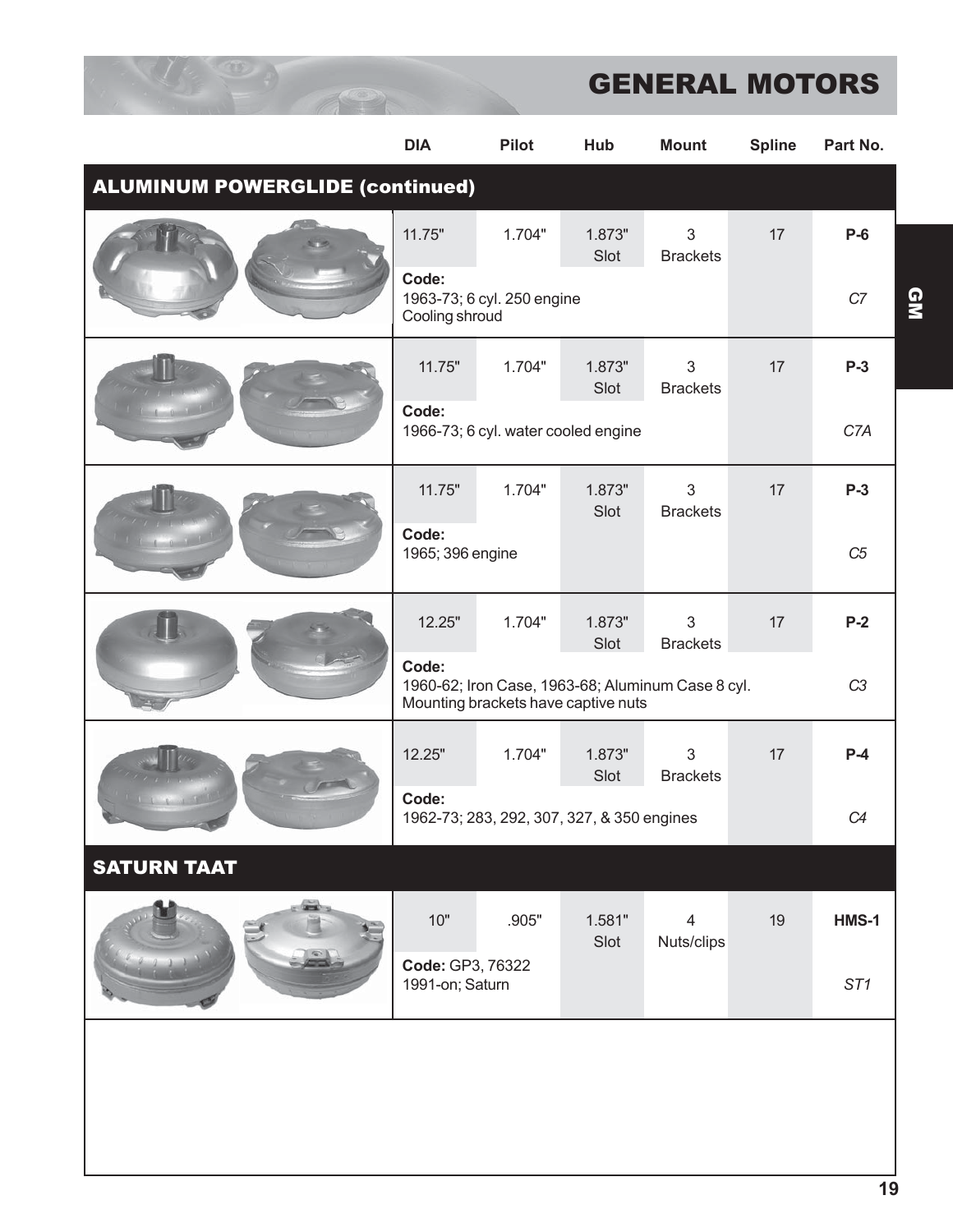|                                                                                                                                                                                                                                                                                                                                                                                                                              | <b>DIA</b>                                                                              | <b>Pilot</b>                                                                                                    | Hub                 | <b>Mount</b>           | <b>Spline</b> | Part No.     |
|------------------------------------------------------------------------------------------------------------------------------------------------------------------------------------------------------------------------------------------------------------------------------------------------------------------------------------------------------------------------------------------------------------------------------|-----------------------------------------------------------------------------------------|-----------------------------------------------------------------------------------------------------------------|---------------------|------------------------|---------------|--------------|
| <b>GM IMPORT</b>                                                                                                                                                                                                                                                                                                                                                                                                             |                                                                                         |                                                                                                                 |                     |                        |               |              |
| A130/240/210                                                                                                                                                                                                                                                                                                                                                                                                                 |                                                                                         |                                                                                                                 |                     |                        |               |              |
|                                                                                                                                                                                                                                                                                                                                                                                                                              | 9.625"                                                                                  | 1.100"<br>Cup                                                                                                   | 1.498"<br>Slot      | 6<br>Pads              | 26            | <b>TO-22</b> |
|                                                                                                                                                                                                                                                                                                                                                                                                                              | Code:                                                                                   | 1985-on; Geo Metro, Sprint, Suzuki, Firefly: A210<br>45 deg. ribs; Non-lockup.                                  |                     |                        |               | TOY-132      |
|                                                                                                                                                                                                                                                                                                                                                                                                                              | 9.5"                                                                                    | 1.100"<br>Cup                                                                                                   | 1.498"<br>Slot      | 6<br>Pads              | 26            | <b>TO-29</b> |
|                                                                                                                                                                                                                                                                                                                                                                                                                              |                                                                                         | <b>Code: Stepped Impeller</b><br>1985-on; Geo Metro, Sprint, Suzuki, Firefly: A210<br>45 deg. ribs; Non-lockup. |                     |                        |               | TOY-133      |
|                                                                                                                                                                                                                                                                                                                                                                                                                              | 9.5"                                                                                    | 1.100"<br>Cup                                                                                                   | 1.498"<br>Slot      | 6<br>Pads              | 26            | <b>TO-19</b> |
| $\begin{array}{ccccccccc}\n\text{A} & \text{B} & \text{A} & \text{B} & \text{B} & \text{B} & \text{B} & \text{B} & \text{B} & \text{B} & \text{B} & \text{B} & \text{B} & \text{B} & \text{B} & \text{B} & \text{B} & \text{B} & \text{B} & \text{B} & \text{B} & \text{B} & \text{B} & \text{B} & \text{B} & \text{B} & \text{B} & \text{B} & \text{B} & \text{B} & \text{B} & \text{B} & \text{B} & \text{B} & \text{B} &$ |                                                                                         | Code: Black paint dot<br>1984-on; Chevy Nova: A130<br>10 deg. ribs; Lockup, Low Stall.                          |                     | <b>TOY-131</b>         |               |              |
|                                                                                                                                                                                                                                                                                                                                                                                                                              | 10.25"                                                                                  | 1.100"                                                                                                          | 1.498"<br>Slot      | $6\phantom{1}$<br>Pads | 26            | <b>TO-39</b> |
|                                                                                                                                                                                                                                                                                                                                                                                                                              |                                                                                         | Code: "7" white paint<br>1990 Geo Prizm: A130/A240<br>20 deg. ribs; Lockup, High Stall.                         |                     | TOY-135                |               |              |
| GEO - Spectrum, Storm & F3A, JF403E                                                                                                                                                                                                                                                                                                                                                                                          |                                                                                         |                                                                                                                 |                     |                        |               |              |
| 矗<br><b>Michael</b>                                                                                                                                                                                                                                                                                                                                                                                                          | 9.5"                                                                                    | .787"                                                                                                           | 1.768"<br>w/bushing | 4<br>Pads              | 18            | DA-7X        |
|                                                                                                                                                                                                                                                                                                                                                                                                                              | Code: KF4<br>1981-on; GEO Storm 3 speed, Chevy Spectrum<br>F3A transmission; Non-lockup |                                                                                                                 |                     |                        |               | FT13         |
|                                                                                                                                                                                                                                                                                                                                                                                                                              | 10.25"                                                                                  | .785"                                                                                                           | 1.65"<br>Mill Flat  | 6<br>Pads              | 18            | <b>DA-20</b> |
|                                                                                                                                                                                                                                                                                                                                                                                                                              | Code: A1, KF1<br>1989-on; GEO Storm 4 speed, Impulse<br>JF403E transmission; Lockup     |                                                                                                                 |                     |                        |               | $JF-1$       |
|                                                                                                                                                                                                                                                                                                                                                                                                                              |                                                                                         |                                                                                                                 |                     |                        |               |              |